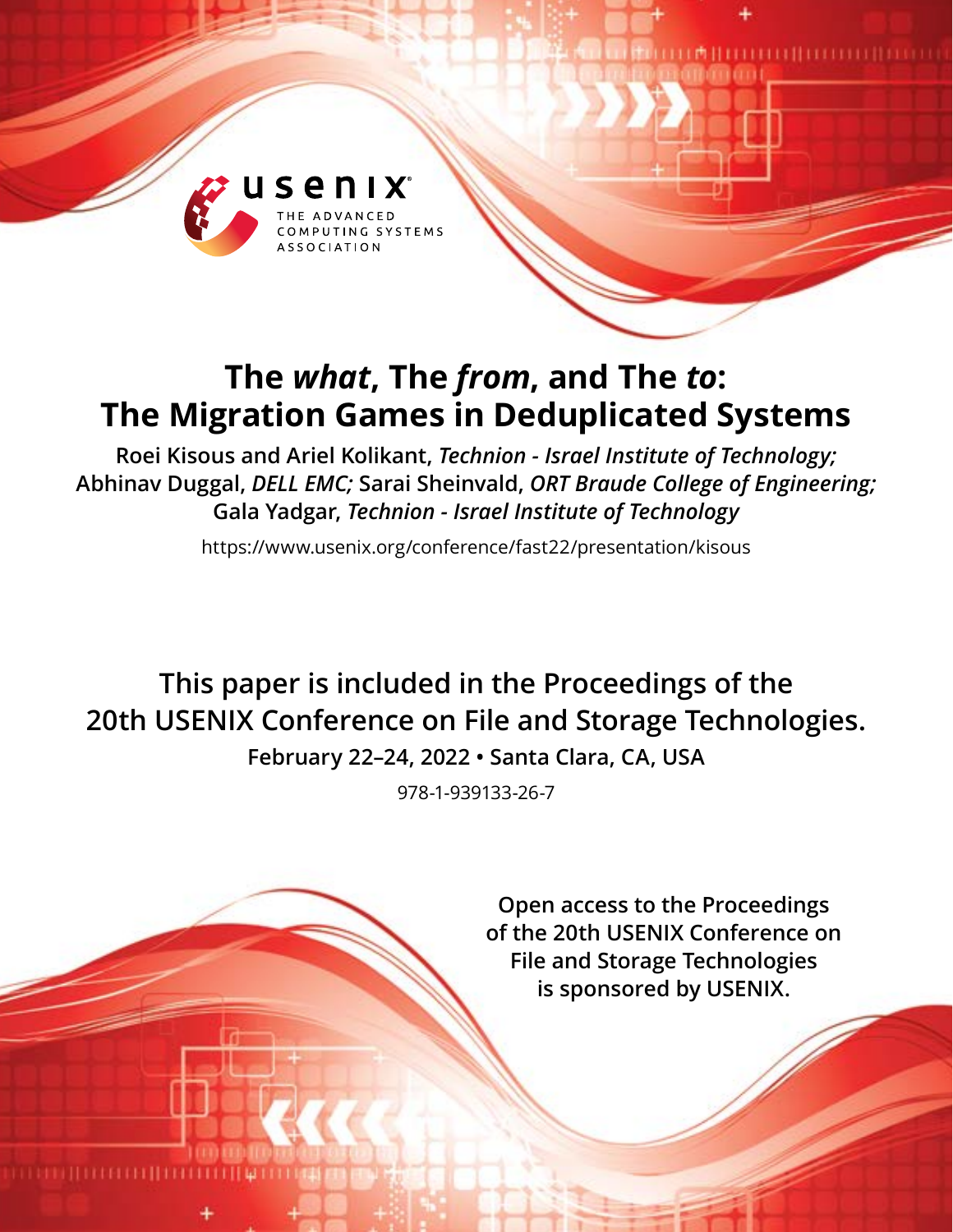## The *what*, The *from*, and The *to*: The Migration Games in Deduplicated Systems

Roei Kisous and Ariel Kolikant *Computer Science Department, Technion* Abhinav Duggal *DELL EMC*

Sarai Sheinvald *ORT Braude College of Engineering*

Gala Yadgar *Computer Science Department, Technion*

#### Abstract

Deduplication reduces the size of the data stored in largescale storage systems by replacing duplicate data blocks with references to their unique copies. This creates dependencies between files that contain similar content, and complicates the management of data in the system. In this paper, we address the problem of data migration, where files are remapped between different volumes as a result of system expansion or maintenance. The challenge of determining which files and blocks to migrate has been studied extensively for systems without deduplication. In the context of deduplicated storage, however, only simplified migration scenarios were considered.

In this paper, we formulate the general migration problem for deduplicated systems as an optimization problem whose objective is to minimize the system's size while ensuring that the storage load is evenly distributed between the system's volumes, and that the network traffic required for the migration does not exceed its allocation.

We then present three algorithms for generating effective migration plans, each based on a different approach and representing a different tradeoff between computation time and migration efficiency. Our *greedy algorithm* provides modest space savings, but is appealing thanks to its exceptionally short runtime. Its results can be improved by using larger system representations. Our *theoretically optimal algorithm* formulates the migration problem as an ILP (integer linear programming) instance. Its migration plans consistently result in smaller and more balanced systems than those of the greedy approach, although its runtime is long and, as a result, the theoretical optimum is not always found. Our *clustering algorithm* enjoys the best of both worlds: its migration plans are comparable to those generated by the ILP-based algorithm, but its runtime is shorter, sometimes by an order of magnitude. It can be further accelerated at a modest cost in the quality of its results.

## 1 Introduction

Many large-scale storage systems employ data deduplication to reduce the size of the data that they store. The deduplication process identifies duplicate data blocks in different files and replaces them with pointers to a unique copy of the block stored in the system. This reduction in the system's size comes at the cost of increased system complexity. While the complexity of reading, writing, and deleting data in deduplicated storage systems has been addressed by many academic studies and commercial systems, the high-level management aspects of large-scale systems, such as capacity planning, caching, and quality and cost of service, still need to be adapted to deduplicated storage [\[44\]](#page-15-0).

This paper focuses on the aspect of *data migration*, where files are remapped between separate deduplication domains, or *volumes*. A volume may represent a single server within a large-scale system, or an independent set of servers dedicated to a customer or dataset. Files might be remapped as a result of volumes reaching their capacity limitation or of other bottlenecks forming in the system. Deduplication introduces new considerations when choosing which files to migrate, due to the data dependencies between files: when a file is migrated, some of its blocks may be deleted from its original volume, while others might still belong to files that remain on that volume. Similarly, some blocks need to be transferred to the target volume, while others may already be stored there. An efficient migration plan must optimize several, possibly conflicting objectives: the physical size of the stored data after migration, the load balancing between the system's volumes, i.e., the physical size of the data stored on each volume, and the network bandwidth generated by the migration itself.

Several recent studies address specific (simplified) cases of data migration in deduplicated systems. Harnik et al. [\[28\]](#page-14-0) address capacity estimation and propose a greedy algorithm for reducing the system's size. Rangoli [\[41\]](#page-15-1) is a greedy algorithm for *space reclamation*, where a set of files is deleted to reclaim some of the system's capacity. GoSeed [\[40\]](#page-15-2) is an ILP (integer linear programming)-based algorithm for the *seeding* problem, in which files are remapped into an initially empty target volume. While even the seeding problem is shown to be NP-hard [\[40\]](#page-15-2), none of these studies address the conflicting objectives involved in the full data migration problem. Namely, the tradeoff between minimizing the system size, minimizing the network traffic consumed during migration, and maximizing the load balance between the volumes in the system.

In this paper, we address, for the first time, the general case of data migration. We begin by formulating the data migration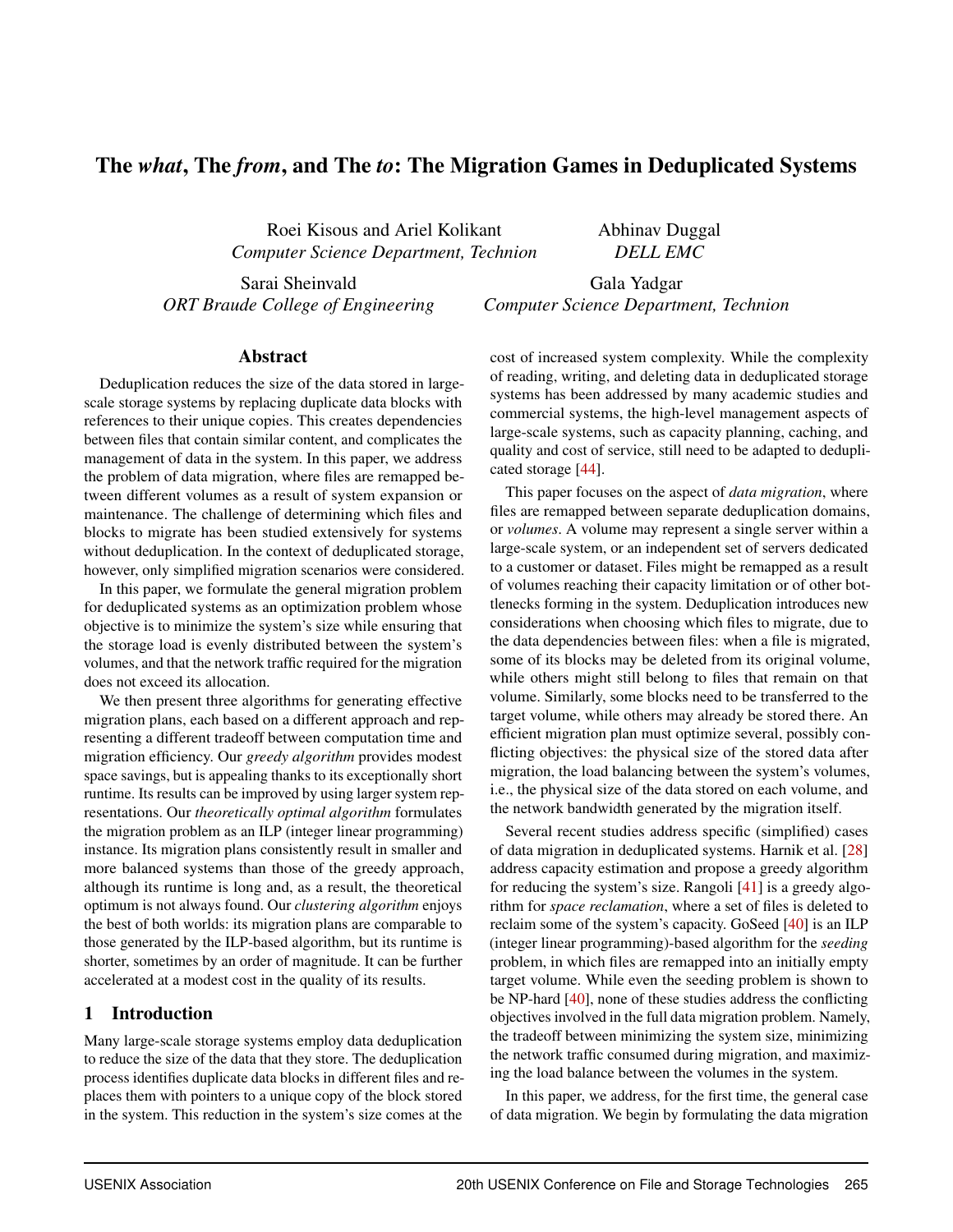problem in its most general form, as an optimization problem whose main goal is to minimize the overall size of the system. We add the traffic and load balancing considerations as constraints on the migration plan. The degree in which these constraints are enforced directly affects the solution space, allowing the system administrator to prioritize different costs. Thus, the problem of data migration in deduplication systems maps to finding what to migrate, where to migrate from, and where to migrate to within the traffic and load balancing constraints specified by the administrator.

We then introduce three novel algorithms for generating an efficient migration plan. The first is a greedy algorithm that is inspired by the greedy iterative process in [\[28\]](#page-14-0). Our extended algorithm distributes the data evenly between volumes while ensuring that the migration traffic does not exceed the maximum allocation. By breaking this process into several phases, we ensure that the allocated traffic is used for both load balancing and capacity reduction, balancing between the two (possibly conflicting) goals.

Our second algorithm is inspired by the ILP-based approach of GoSeed. GoSeed solves the seeding problem, whose single natural minimization objective is the system size. In contrast, our new algorithm addresses the inherently competing objectives (size, balance, traffic) of general migration. We reformulate the ILP problem with variables and constraints that express the traffic used during migration and the choice of volumes from which to remap files or to remap files onto. Our formulation for the general migration problem is naturally much more complex than the one required for seeding. Nevertheless, we successfully applied it to data migration in systems with hundreds of millions of blocks.

Our third algorithm is based on hierarchical clustering, which, to the best of our knowledge, has not been applied to data deduplication before. We group similar files into clusters, where the target number of clusters is the number of volumes in the system. We incorporate the physical location of the files into the clustering process, such that the similarity between files expresses the blocks that they share as well as their initial locations. Clusters are assigned to volumes according to the blocks already stored on them, and the migration plan remaps each file to the volume assigned to its cluster.

We implemented our three algorithms and evaluated them on six system snapshots created from three public datasets [\[6,](#page-13-0) [10,](#page-14-1)[38\]](#page-15-3). Our results demonstrate that all algorithms can successfully reduce the system's size while complying with the traffic and load balancing constraints. Each algorithm has different advantages: the greedy algorithm produces a migration plan in the shortest runtime (often several seconds), although its reduction in system size is typically lower than that of the other algorithms. The ILP-based approach can efficiently utilize the allowed traffic consumption, and improve as the load balancing constraints are relaxed. However, its execution must be timed out on the large problem instances, which often prevents it from yielding an optimal migration plan. The clustering

algorithm empirically achieves comparable results to those of the ILP-based approach, and sometimes even exceeds them. It does so in much shorter runtimes.

We summarize our main contributions as follows. We formulate the general migration with deduplication as an optimization problem  $(\S 3)$  $(\S 3)$ , and design and implement three algorithms for generating general migration plans: the greedy  $(\S 4)$  $(\S 4)$  and ILP-based (§ [5\)](#page-5-0) approaches are inspired by previous studies, while the clustering-based  $(\S 6)$  $(\S 6)$  approach is entirely novel. We methodologically compare our algorithms to analyze the advantages and limitations of each approach (§ [7\)](#page-9-0).

## <span id="page-2-0"></span>2 Background and related work

Data deduplication. In a nutshell, the deduplication process splits incoming data into fixed or variable-sized chunks, which we refer to as *blocks*. The content of each block is hashed to create a *fingerprint*, which is used to identify duplicate blocks and to retrieve their unique copy from storage. Several aspects of this process must be optimized so as not to interfere with storage system performance. These include chunking and fingerprinting [\[11](#page-14-2)[,36,](#page-15-4)[39](#page-15-5)[,50,](#page-15-6)[51\]](#page-16-0), indexing and lookups [\[12](#page-14-3)[,45,](#page-15-7)[54\]](#page-16-1), efficient storage of blocks [\[17,](#page-14-4) [19,](#page-14-5) [31,](#page-15-8) [33,](#page-15-9) [34,](#page-15-10) [45,](#page-15-7) [52\]](#page-16-2), and fast file reconstruction [\[24,](#page-14-6) [30,](#page-15-11) [32,](#page-15-12) [53\]](#page-16-3). Although the first commercial systems used deduplication for backup and archival data, deduplication is now commonly used in high-end primary storage.

Data migration in distributed deduplication systems. Numerous distributed deduplication designs were introduced in commercial and academic studies [\[18,](#page-14-7)[22,](#page-14-8)[27\]](#page-14-9). We focus on designs that employ a separate fingerprint index in each physical server [\[15,](#page-14-10) [16,](#page-14-11) [20,](#page-14-12) [21,](#page-14-13) [28\]](#page-14-0). This design choice maintains a small index size and a low lookup cost, facilitates garbage collection at the server level, and simplifies the client-side logic. In this design, each server (*volume*) is a separate *deduplication domain*, i.e., duplicate blocks are identified only within the same volume. Recipes of files mapped to a specific volume thus point to blocks that are physically stored in that volume.

Deduplicated systems are different from traditional distributed systems in that striping files across volumes might reduce deduplication, even if it is done using a content-based chunking algorithm. Splitting files across a cluster also complicates garbage collection. Moreover, many storage systems (e.g., in DataDomain [\[23\]](#page-14-14) and IBM [\[28\]](#page-14-0)) are organized as a collection of independent clusters or "islands" of storage in the data center or across data centers. Deduplication is performed within each independent subsystem, but files might be migrated between the different appliances or clusters as a means to re-balance the entire system's utilization.

For example, if a subsystem becomes full while another subsystem has available capacity, migration is quicker and cheaper than adding capacity to the full subsystem. Existing mechanisms migrate files efficiently by transferring only the files' metadata and the chunks that are not already present in the target subsystem [\[23\]](#page-14-14). Monthly migration aligns with average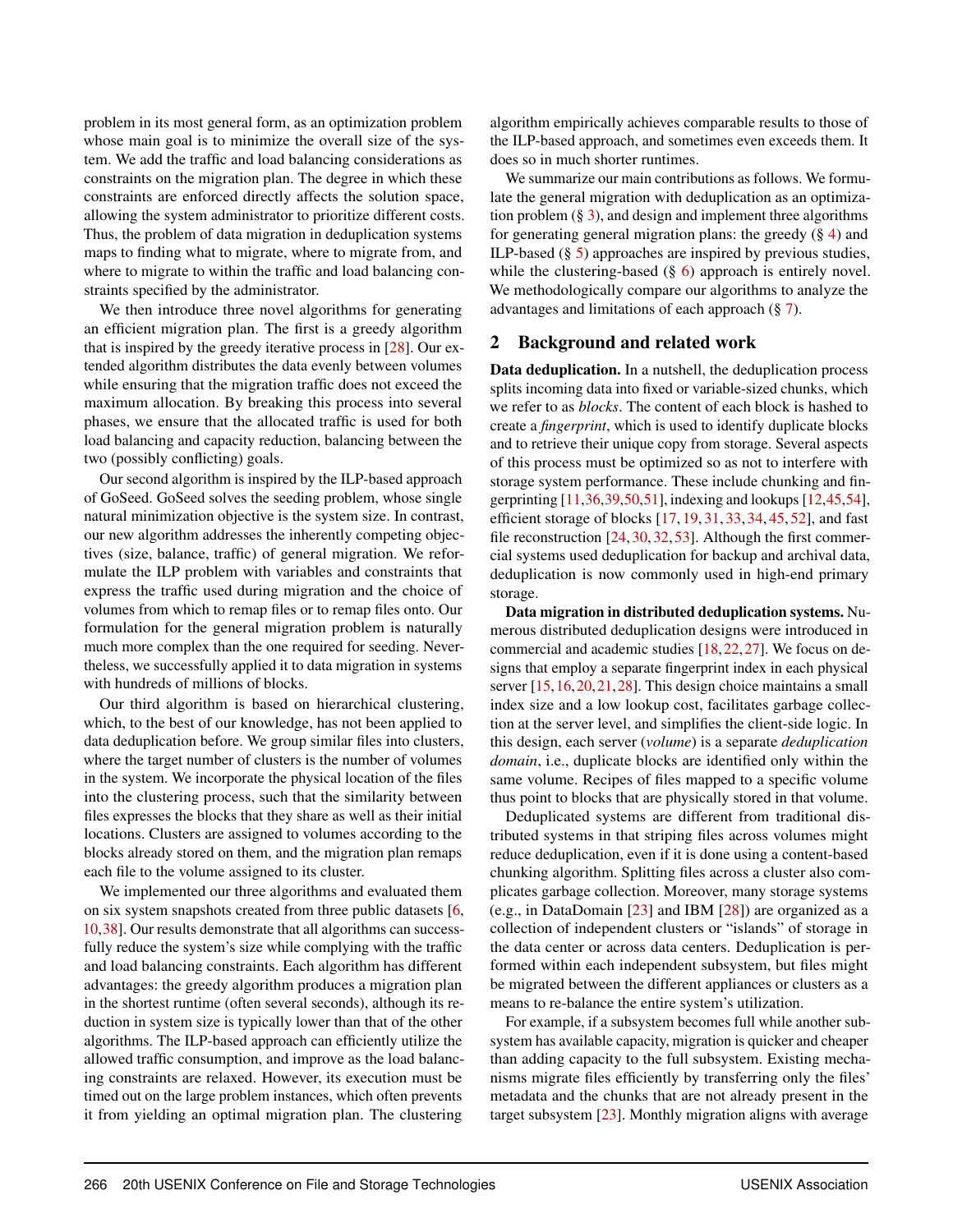<span id="page-3-1"></span>

(c) Alternative 2: deletion=1/9, traffic=0, balance=0 (d) Alternative 3: deletion=3/9, traffic=1, balance=0

Figure 1: Initial system (a) and alternative migration plans: with optimal balance (b), optimal traffic (c), and optimal deletion (d). All the blocks in the system are of size 1.

retention period which is seen for typical backup customers.

The coupling of the logical file's location and the physical location of its blocks implies that when a file is remapped from its volume, we must ensure that all its blocks are stored in the new volume. At the same time, the file's blocks cannot necessarily be removed from its original volume, because they might also belong to other files. For example, consider the initial system depicted in Figure  $1(a)$  $1(a)$ , and assume we remap file  $F_2$  from volume  $V_2$  to volume  $V_1$ , resulting in the alternative system in Figure  $1(b)$  $1(b)$ . Block  $B_1$  is deleted from  $V_2$  because it is already stored in  $V_1$ . Block  $B_2$  is deleted from  $V_2$ , but must be copied to  $V_1$ , because it wasn't there in the initial system. Block  $B_3$  must also be copied to  $V_1$ , but is not deleted from  $V_2$  because it also belongs to  $F_3$ . The total sizes of the initial system and of this alternative are the same: nine blocks.

Existing approaches. Harnik et al. [\[28\]](#page-14-0) presented a greedy iterative algorithm for reducing the total capacity of data in a system with multiple volumes. In each iteration, one file is remapped to a new volume, and the process continues until the total capacity is reduced by a predetermined deletion goal.

GoSeed [\[40\]](#page-15-2) addresses a simplified case of data migration called *seeding*, where the initial system consists of many files mapped to a single volume. The migration goal is to delete a portion of this volume's blocks by remapping files to an empty target volume [\[23\]](#page-14-14). GoSeed formulates the seeding problem as an ILP (integer linear programming) instance whose solution determines which files are remapped, which blocks are *moved* from the source volume to the target, and which are *replicated* to create copies on both volumes. This approach is made possible by the existence of open-source  $[4, 5, 9]$  $[4, 5, 9]$  $[4, 5, 9]$  $[4, 5, 9]$  $[4, 5, 9]$  and commercial [\[2,](#page-13-3) [3\]](#page-13-4) ILP-solvers—heuristic-based software tools for solving this NP-hard problem efficiently. GoSeed is applied to instances with millions of blocks with several acceleration heuristics, some of which we adapt to the generalized problem.

Rangoli [\[41\]](#page-15-1) is a greedy algorithm for *space reclamation* another specific case of data migration where a set of files is chosen for deletion in order to delete a portion of the system's physical size. Unlike the greedy and ILP-based approaches

that inspire our own algorithms, the problem solved by Rangoli is too simplified for it to be extended for general migration. Shilane et al. [\[44\]](#page-15-0) discuss additional data migration scenarios and their resulting complexities in deduplicated systems.

## <span id="page-3-0"></span>3 Motivation and problem statement

Minimizing migration traffic. High-performance storage systems typically limit the portion of their network bandwidth that can be used for maintenance tasks such as reconstruction of data from failed storage nodes [\[29,](#page-15-13) [43\]](#page-15-14). Data migration naturally involves significant network bandwidth consumption, and traditional data migration plans and mechanisms strive to minimize their network requirements as one of their optimization goals [\[13,](#page-14-16) [14,](#page-14-17) [23,](#page-14-14) [35,](#page-15-15) [37,](#page-15-16) [48\]](#page-15-17). In this work, we focus on the amount of data that is moved between nodes. The physical layout of the nodes and the precise scheduling of the migration are outside the scope of our current work.

In deduplicated storage, we distinguish between two costs associated with data migration. The *migration traffic* is the amount of data that is transferred between volumes during migration. The *replication cost* is the total size of duplicate blocks that are created as a result of remapping files to new volumes. Previous studies of data migration in deduplicated systems did not consider bandwidth explicitly. Harnik et al. [\[28\]](#page-14-0) did not address this aspect at all. In the seeding problem addressed by GoSeed [\[40\]](#page-15-2), the migration traffic is implicitly minimized as a result of minimizing the replication cost. In the general case, however, migration traffic is potentially independent of the amount of data replication.

For example, Alternative 1 in Figure [1\(](#page-3-1)b) results in transferring two blocks,  $B_2$  and  $B_3$ , between volumes, even though  $B_2$  is eventually deleted from its source volume. In contrast, the alternative migration plan in Figure  $1(c)$  $1(c)$  does not consume traffic at all: file  $F_1$  is remapped to  $V_2$  which already stores its only block, and thus  $B_1$  can simply be deleted from  $V_1$ . This alternative also reduces the system's size to eight blocks, making it superior to the first alternative in terms of both objectives. We note, however, that this is not always the case, and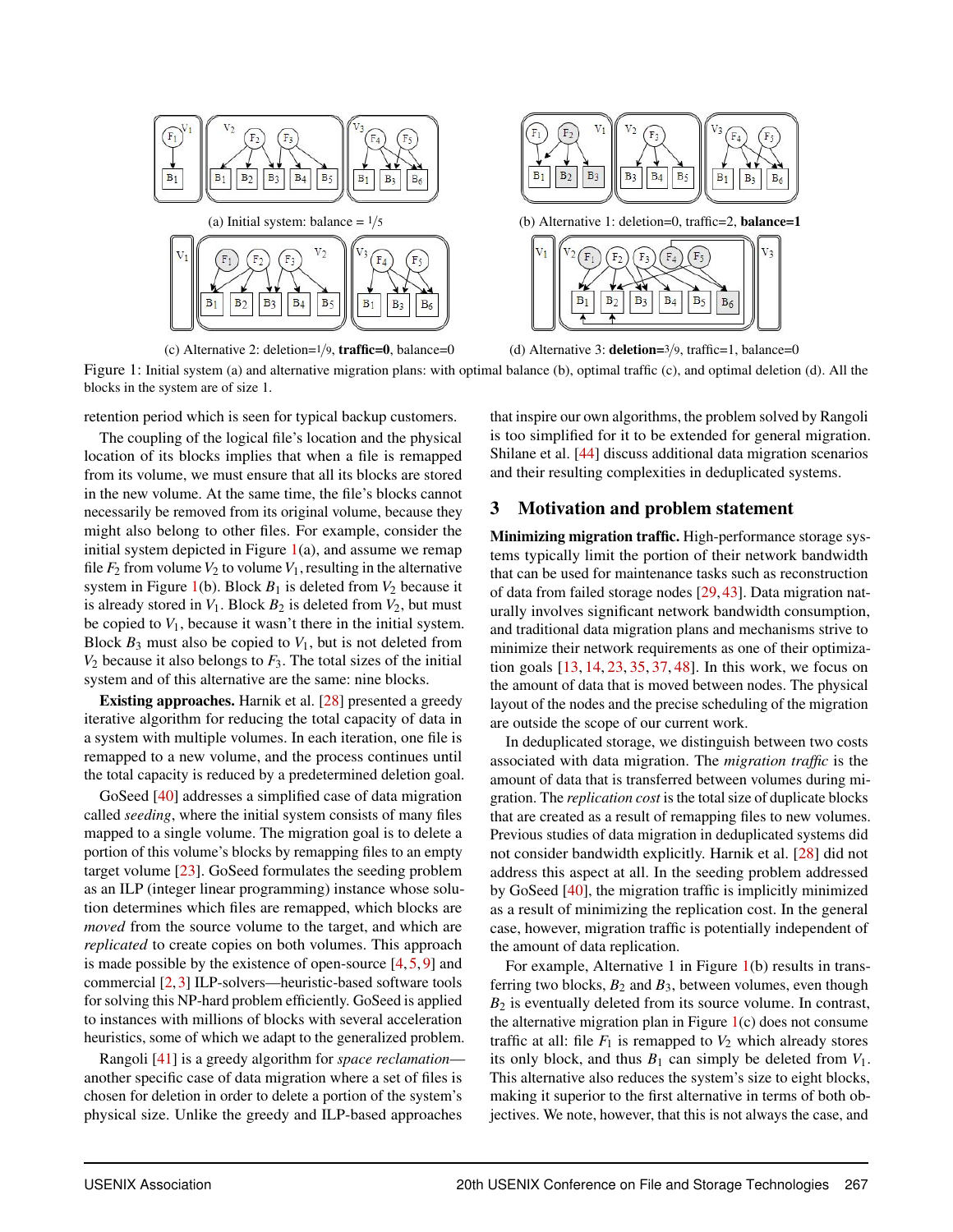that minimizing the overall system size and minimizing the amount of data transferred might be conflicting objectives.

Load Balancing. Load balancing is a major objective in distributed storage systems, where it often conflicts with other objectives such as utilization and management over-head [\[14,](#page-14-17) [42,](#page-15-18) [49\]](#page-15-19). Distributed deduplication introduces an inherent tradeoff between minimizing the total physical data size and maximizing load balancing: the system's size is minimized when all the files are mapped to a single volume, which clearly gives the worst possible load balancing. Thus, distributed deduplication systems weigh the benefit of mapping a file to the volume that contains similar files, against the need to distribute the load evenly between the volumes. Load balancing can refer to various measures of load, such as IOPS, bandwidth requirements, or the number of files mapped to each volume.

We follow previous work and aim to evenly distribute the *capacity load* between volumes [\[16,](#page-14-11) [20\]](#page-14-12). Balancing capacity is especially important in deduplicated systems that route incoming files to volumes that already contain similar files. In such designs, volumes whose storage occupancy is slightly higher than others might quickly become overloaded due to their larger amount of data 'attracting' even more new files, and so on. Capacity load balancing can be expected to lead to better network utilization and prevent specific volumes from becoming a bottleneck or exhausting their capacity. While performance load balancing is not our main objective, we expect it to improve as a result of distributing capacity. All our approaches can be extended to address it explicitly.

In this work, we capture the load balancing in the system with the *balance* metric, which is similar to a commonly used *fairness* metric [\[25\]](#page-14-18)—the ratio between the size of the smallest volume in the system and that of the largest volume. For example, the balance of the initial system in Figure [1\(](#page-3-1)a) is  $|V_1|/|V_2| = 1/5$ . Alternative 1 (Figure [1\(](#page-3-1)b)) is perfectly balanced, with  $balance = 1$ , while Alternative 2 (Figure  $1(c)$  $1(c)$ ) has the worst balance:  $|V_1|/|V_2| = 0$ .

Problem statement. There are various approaches for handling conflicting objectives in complex optimization systems. These include searching for the Pareto frontier [\[55\]](#page-16-4), or defining a composite objective function of weighted individual objectives. We chose to keep the system's size as our main objective, and to address the migration traffic and load balancing as constraints on the migration plan. We define the general migration problem by extending the seeding problem from [\[40\]](#page-15-2), and thus we reuse some of their notations for compatibility.

For a storage system *S* with a set of volumes *V*, let  $B =$  ${b_0, b_1,...}$  be the set of unique blocks stored in the system, and let *size*(*b*) be the size of block *b*. Let  $F = \{f_0, f_1, ...\}$  be the set of files in *S*, and let  $I_S \subseteq B \times F \times V$  be an inclusion relation, where  $(b, f, v) \in I_S$  means that file *f* mapped to volume *v* contains block *b* which stored in this volume. We use *b* ∈ *v* to denote that  $(b, f, v)$  ∈ *I<sub>S</sub>* for some file *f*. The size of a volume is the total size of the blocks stored in it, i.e.,

 $size(v) = \sum_{b \in v} size(b)$ . The size of the system is the total size of its volumes, i.e.,  $size(S) = size(V) = \sum_{v \in V} size(v)$ .

The *general migration problem* is to find a set of files  $F_M \subseteq$ *F* to migrate, the volume each file is migrated to, the blocks that can be deleted from each volume, and the blocks that should be copied to each volume. Applying the migration plan results in a new system, *S* ′ . The *migration goal* is to minimize the size of *S* ′ . This is equivalent to maximizing the size of all the blocks that can be deleted during the migration, minus the size of all the blocks that must be replicated.

The *traffic constraint* specifies  $T_{max}$ —the maximum traffic allowed during migration. It requires that the total size of blocks that are added to volumes they were not stored in is no larger than *Tmax*. The *load balancing constraint* determines how evenly the capacity is distributed between the volumes. It specifies a *margin*  $0 \leq \mu < 1$  and requires that the size of each volume in the new system is within  $\mu$  of the average volume size. For a system with  $|V|$  volumes, this is equivalent to requiring that  $balance \leq \frac{[size(S')/|V| \times (1-\mu)]}{[size(S')/|V| \times (1+\mu)]}$ .

For example, for the initial system in Figure  $1(a)$  $1(a)$ , Alternative 1 (Figure  $1(b)$  $1(b)$ ) is the only migration plan that satisfies the load balancing constraint (for any  $\mu$ ). For  $T_{max}$  lower than  $2/9$ , no migration is feasible. On the other hand, if we remove the load balancing constraint, the optimal migration plan depends on the traffic constraint alone: Alternative 2 (Figure  $1(c)$  $1(c)$ ) is optimal for, e.g.,  $T_{max} = 0$ , and Alternative 3 (Figure [1\(](#page-3-1)d)) is optimal for  $T_{max} = 3$ .

Refinements. This generalized problem can be refined in several straightforward ways. For example, we can restrict the set of files that may be included in *FM*, the set of volumes from which files may be removed, or the set of volumes to which files can be remapped. Similarly, we can require that a specific volume be removed from the system (enforcing all its files to be remapped), or that an empty volume be added. We demonstrate some of these cases in our evaluation.

## <span id="page-4-0"></span>4 Greedy

The basic greedy algorithm by Harnik et al. [\[28\]](#page-14-0) iterates over all the files in each volume, and calculates the *space-saving ratio* from remapping a single file to each of the other volumes: the ratio between the total size of the blocks that would be replicated and the blocks that would be deleted from the file's original volume. In each iteration, the file with the lowest ratio is remapped. For example, if this basic greedy algorithm was applied to the initial system in Figure  $1(a)$  $1(a)$ , it would first remap file  $F_1$  to volume  $V_2$ , with a space-saving ratio of 0, resulting in Alternative 2 (Figure  $1(c)$  $1(c)$ ). The process halts when the total capacity is reduced by a predetermined deletion goal. This algorithm is not directly applicable to the general migration problem because it does not consider traffic and load balancing.

Addressing the traffic constraint is relatively straightforward. In our extended greedy algorithm we make it the halting condition: the iterations stop when there is no file that can be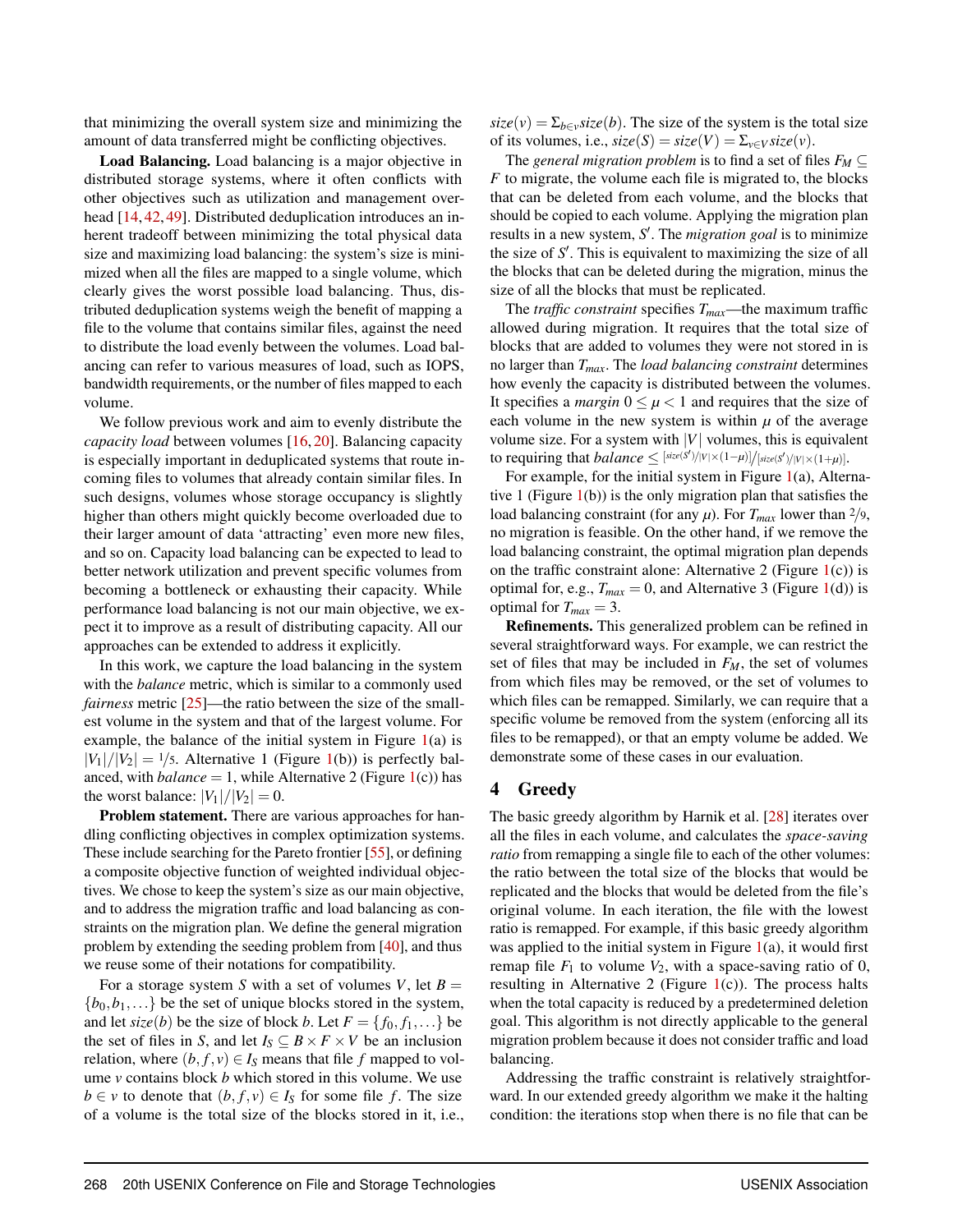<span id="page-5-1"></span>

Figure 2: Overview of our extended greedy algorithm.

remapped without exceeding the maximum allocated traffic. A small challenge is that a file might be remapped in several iterations of the algorithm, while, in the resulting migration plan, it will only be remapped from its original volume to its final destination. As a result, the sum of traffic of all the individual iterations can be (and is, in practice) higher than the traffic required when executing migration plan. This will not violate the traffic constraint, but will cause the algorithm to halt before taking advantage of the maximum allowed traffic. Thus, we heuristically allow the algorithm to use 20% more traffic than the original traffic constraint, to prevent it from halting prematurely. The required traffic for the resulting migration plan is calculated before its execution. Thus, if it violates the original traffic constraint, a new plan can be generated by the algorithm without this heuristic. We include this simple extension, without a load-balancing constraint, in our evaluation.

Complying with the load-balancing constraint is more challenging. For example, if the basic greedy algorithm reached Alternative 2 (Figure  $1(c)$  $1(c)$ ), it could no longer remap any single file to volume  $V_1$  without increasing the system's capacity, and thus the system will remain unbalanced with at least one empty volume. A naive extension to this algorithm could enforce the load-balancing constraint by preventing files from being remapped if this increases the system's imbalance. However, such a strict requirement might preclude too many opportunities for optimization. For example, for the initial system in Figure [1\(](#page-3-1)a), it would only allow to remap file  $F_2$  to volume  $V_1$ , resulting in Alternative 1 (Figure  $1(b)$  $1(b)$ ). The system would be perfectly balanced, but the basic algorithm would then terminate without reducing its size at all.

We address this challenge with two main techniques. The first is defining two iteration types: one whose goal is to balance the system's load, and another whose goal is to reduce its size. We perform these iterations interchangeably, to avoid the entire allocated traffic from being spent on only one goal. The second technique is to relax the load-balancing margin for the early iterations and continuously tighten it until the end of the execution. The idea is to let the early iterations remap files more freely, and to ensure that the iterations at the end of the algorithm result in a balanced system.

Figure [2](#page-5-1) illustrates the process of our extended greedy algorithm. We divide the algorithm's process into phases.  $(1)$  Each phase is allocated an even portion of the traffic allocated for migration, and is limited by a local load-balancing constraint. Each phase is composed of two steps. (2) The *load-balancing step* iteratively remaps files from large volumes to small ones,

until the volume sizes are within the margin defined for this phase, or its traffic is exhausted. (3) The *capacity-reduction step* uses the remaining traffic to reduce the system's size by remapping files between volumes, ensuring that volume sizes remain within the margin.

Each phase is limited by local traffic and load-balancing constraints, calculated at the beginning of the phase. The *phase traffic* determines the maximum traffic that can be used in each phase, and is roughly even for all the phases. The local *phase margin* determines the minimum and maximum allowed volume sizes in each phase. It is larger than the global margin,  $\mu$ , in the first phase, and gradually decreases before each phase, until reaching  $\mu$  in the last phase. By default, our greedy algorithm consists of  $p = 5$  phases. The phase traffic for phase *i*,  $0 \le i < p$ , is  $\frac{1}{p-i}$  of the unused traffic, and the phase margin for the first phase is  $\mu \times 1.5$ .

The load balancing step is the first step in each phase. In each of its iterations, the volumes are sorted according to their sizes, and we attempt to remap files from the largest volumes to the small ones. A file can be remapped only if some blocks will be deleted from its source volume as a result. Namely, we look for a file to remap between a ⟨*source*,*target*⟩ pair of volumes, where *source* is the largest volume and the *target* is the smallest volume for which such a file exists. In each iteration, the amount of traffic required to remap the chosen file is calculated, and the iterations halt when the maximum allowed traffic or allowed volume sizes are reached.

The capacity-reduction step uses the remaining traffic allocation of the phase. It is similar to the original greedy algorithm, but it ensures that each file remap does not cause the volumes to become unbalanced. In other words, we can remap a file only if this does not cause its source volume to become too small, or its target volume to become too large. Note that the amount of traffic that remains for the capacity-reduction step depends on the degree of imbalance in the initial system. In the most extreme case of a highly unbalanced system, it is possible for the load balancing step to consume all the traffic allocated for the phase. In this case, the capacity-reduction step halts in the first iteration. For cases other than this extreme, a higher number of phases can divert more traffic for capacityreduction, at the cost of longer computation time due to the increased number of iterations.

## <span id="page-5-0"></span>5 ILP

Our ILP-based approach is inspired by GoSeed [\[40\]](#page-15-2), designed for the seeding problem, where files can only be remapped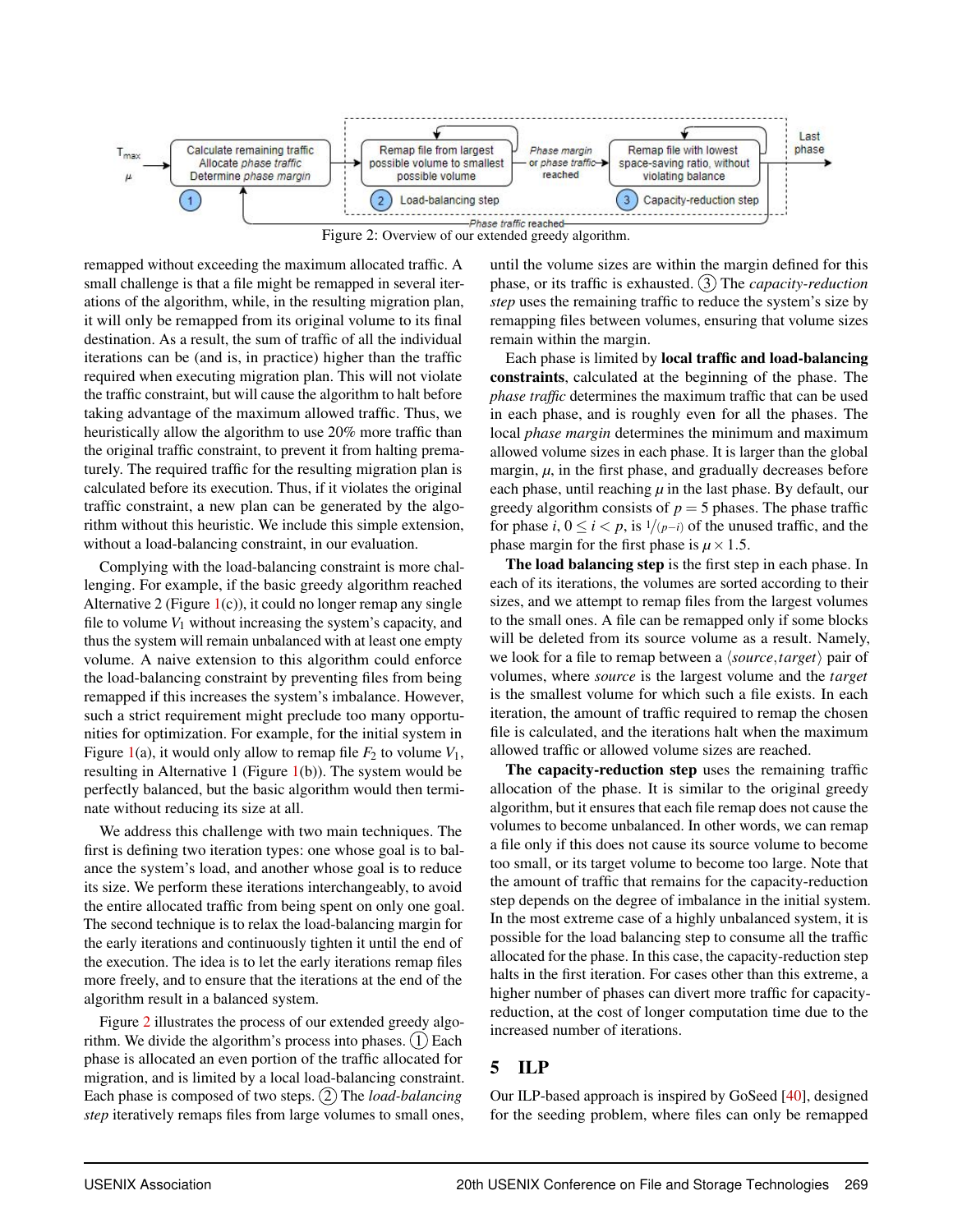from the source volume to the empty target volume. GoSeed thus defined three types of variables whose assignment specified (1) whether a file is *remapped*, (2) whether a block is *replicated* on both volumes, and (3) whether a block is deleted from the source and *moved* to the target. These limited options resulted in a fairly simple set of constraints, which cannot be directly applied to the general migration problem. The major difference is that the decision of whether or not we can delete a block from its source volume depends not only on the files initially mapped to this volume, but also on the files that will be remapped to it as a result of the migration. Thus, in our ILPbased approach, every block transfer is modeled as creating a copy of this block, and a separate decision is made whether or not to delete the block from its source volume.

The problem's constraints are defined over the set of volumes, files, and blocks from the problem statement in Section [2,](#page-2-0) the maximum traffic *Tmax*, and the load-balancing margin  $\mu$ . We define the target size of each volume  $v$  as  $w_v$ , given as percentage of the system size after migration. By default,  $w_v = \frac{1}{|v|}$ . For each pair of volumes, *v*, *u*, we define their *intersection* as the set of blocks that are stored on both volumes: *Intersect*<sub>*vu*</sub> = { $b|b \in u \land b \in v$ }. The intersections are calculated before the constraints are assigned, and are used in the formulation below for better readability.

The constraints are expressed in terms of three types of variables that denote the actions performed in the migration:  $x_{fst}$  denotes whether file  $f$  is *remapped* from its source volume *s* to another (target) volume *t*. *cbst* denotes whether block *b* is *copied* from its source volume *s* to another (target) volume *t*. Finally, *dbv* denotes whether block *b* is *deleted* from volume *v*. The solution to the ILP instance is an assignment of 0 or 1 to these variables. The resulting migration plan remaps the set of files for which  $x_{fst} = 1$  (for some volume *t*), transfers the blocks for which  $c_{bst} = 1$  to their target volume, and deletes the blocks for which  $d_{bv} = 1$  from their respective volumes.

Constraints and objective. The ILP formulation for migration with load balancing consists of 13 constraint types.

- 1. All Variables are Boolean.
- 2. A file can be remapped to at most one volume.
- 3. A block can only be deleted or copied from a volume it was originally stored in.
- 4. A block can be deleted from a volume only if all the files containing it are remapped to other volumes.
- 5. A block can be deleted from a volume only if no file containing it is remapped to this volume.
- 6. View all the blocks in the volume intersections as having been copied.
- 7. When a file is remapped, all its blocks are either copied to the target volume, or are initially there (as part of the intersection).
- 8. A block can be copied to a target volume only from one source volume.and volume *t*,  $\Sigma$ <sub>*s*</sub> such that *b*∉*Intersect<sub>st</sub></sub>*  $c$ *<sub><i>bst*</sub>  $\leq$ 1.
- 9. A block must be deleted if there are no files containing it on the volume.
- 10. *A* block cannot be copied to a target volume if no file will contain it there.
- 11. A file cannot be migrated to its initial volume.
- 12. *Traffic constraint*: the size of all the copied blocks is not larger than the maximum allowed traffic.
- 13. *Load balancing constraint*: for each volume *v*,  $(w_v - \mu) \times \text{Size}(S') \leq \text{Size}(v') \leq (w_v + \mu) \times \text{Size}(S'),$ where  $Size(v')$  is the volume size after migration, i.e., the sum of its non-deleted blocks and blocks copied to i.
- ▶ *Objective*: maximize the sum of sizes of all blocks that are deleted minus all blocks that are copied. This is equivalent to minimizing the overall system size.

Constraints 12 and 13 formulate the traffic and loadbalancing goals, and constraints 8, 9, and 10 ensure that the solver does not create redundant copies of blocks to artificially comply with the load balancing constraint. This is similar to the constraint that prevents *orphan* blocks in the seeding problem [\[40\]](#page-15-2). For evaluation purposes, we will also refer to a relaxed formulation of the problem without the load-balancing constraint. In that version, constraints 8, 9, 10, and 13 are removed, considerably reducing the problem complexity.

The ILP formulation given in this paper is designed for the most general case of data migration, where any file can be remapped to any volume. In reality, the migration goal might restrict some of the remapping options, potentially simplifying the ILP instance. For example, we can limit the set of volumes that files can be migrated to by eliminating the  $x_{fst}$  and  $c_{bst}$ variables where *t* is not in this set. We can similarly restrict the set of volumes files may be migrated from, or require that a set of specific files are (or are not) remapped.

Complexity and run time. The complexity of the ILP instance depends on  $|B|$ ,  $|F|$ , and  $|V|$ —the number of blocks, files, and volumes, respectively. The number of variables is  $|V|^2|F| + |V|^2|B| + |V| \times |B|$ , corresponding to variable types  $x_{fst}$ ,  $c_{bst}$ , and  $d_{bv}$ . Each of the constraints defined on these variables contributes a similar order of magnitude. An exception is constraint 13, which reformulates the system size, twice, to ensure that each individual volume's size is within the required margin. Indeed, the relaxed formulation without this constraint is significantly simpler than the full formulation.

We use two of the acceleration methods suggested by GoSeed to address the high complexity of the ILP problem. The first is *fingerprint sampling*, where the problem is solved for a subset of the original system's blocks. This subset (*sample*) is generated by preprocessing the block fingerprints and including only those that match a predefined pattern. Specifically, as suggested in [\[28\]](#page-14-0), a sample generated with sampling degree *k* includes only blocks whose fingerprints consist of *k* leading zeroes, reducing the number of blocks in the problem formulation by  $1/2^k$  on average.

The second acceleration method is *solver timeout*, which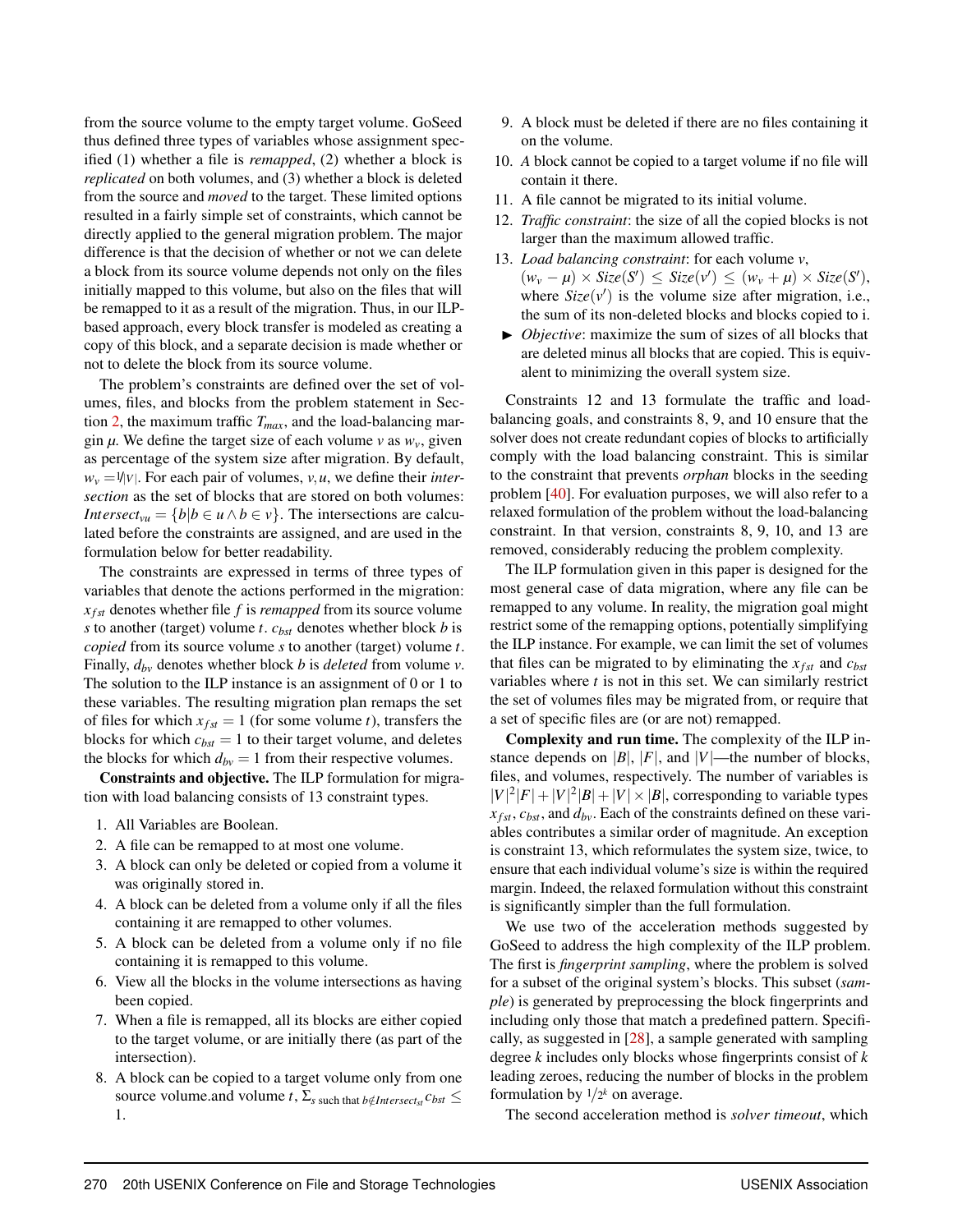halts the ILP solver's execution after a predetermined runtime. As a result, the server returns a feasible solution that is not necessarily optimal. A feasible solution to the ILP problem can be directly translated into a migration plan, i.e., a list of files to migrate and their destination volumes. Thus, even if the solution is not optimal (due to sampling or timeout), the process still produces a valid plan for the original system.

We do not repeat the detailed analysis of the effectiveness of these heuristics, which were shown to be effective in earlier studies. Namely, the analysis of GoSeed showed that most of the solver's progress happens in the beginning of its execution (hence, timing out does not degrade its quality too much), and that it is more effective to reduce the sample size than to run the solver longer on a larger sample, as long as the sampling degree is not higher than  $k = 13$ . Our experiments with the extended ILP formulation, omitted due to space considerations, confirmed these findings.

## <span id="page-7-0"></span>6 Clustering

Overview. Clustering is a well-known technique for grouping objects based on their similarity [\[1\]](#page-13-5). It is fast and effective, and is directly applicable to our domain: files are similar if they share a large portion of their blocks. Our approach is thus to create clusters of similar files and to assign each cluster to a volume, remapping those files that were assigned to a volume different from their original location. Despite its simplicity, three main challenges (*Ch*1−*Ch*3) are involved in applying this idea to the general migration problem.

- (*Ch*1) Unpredictable traffic The traffic required for a migration plan can only be calculated after the clusters have been assigned to volumes. When the clustering decisions are being made, their implications on the overall traffic are unknown and thus cannot be taken into consideration.
- (*Ch*2) Unpredictable system size The load-balancing constraint is given in terms of the system's size after migration. However, this size is required to ensure, during the clustering process, that the created clusters are within the allowed sizes.
- (*Ch*3) High sensitivity The file similarity metric is based on the precise set of blocks in each file. When this metric is applied to a sample of the storage system's fingerprints, it is highly sensitive to the sampling degree and rule.

We address these challenges with several heuristics (*H*1 − *H*4):

(*H*1) Traffic weight We define a new similarity metric for files. This metric is a weighted sum of the files' content similarity and a new distance metric that indicates how many source volumes contain files within a cluster. Our algorithm considers files as similar if they contain the same blocks and are mapped to the same source volume. Assigning a higher weight  $(W_T)$  to the content similarity will result in a smaller system but higher migration traffic.

- (*H*2*a*) Estimated system size We further use the weight to estimate the size of the system after migration. We calculate the size of a hypothetical system without duplicates, and predict that higher migration traffic will bring the system closer to this hypothetical optimum.
- (*H*2*b*) Clustering retries We use the estimated final system size to determine the maximum allowed cluster size. During the clustering process, we stop adding files to clusters that reach this size. If the process halts due to this limitation, we increase the maximum size by a small margin, and restart it.
- (*H*3) Randomization Instead of deterministic clustering decisions, we choose a random option from the set of best options. Different random seeds potentially result in different systems.
- (*H*4) Multiple executions Our heuristics introduce several parameters which we would be loath to overfit. We use the same initial state to perform repeated executions of the clustering process with multiple sets of parameter combinations (180 in our case), and choose the best migration plan from those executions as our final output.

In the following, we give the required background on the clustering process and describe each of our optimizations in detail.

Hierarchical clustering. *Hierarchical clustering* [\[26\]](#page-14-19) is an iterative clustering process that, in each iteration, merges the most similar pair of clusters into a new cluster. The input is an initial set of objects, which are viewed as clusters of size 1. The process creates a tree whose leaves are the initial objects, and internal nodes are the clusters they are merged into. For example, Figure [3](#page-8-0) shows the clustering hierarchy created from the set of initial objects  ${F_1, ..., F_5}$ , where the clusters  $\{C_1, ..., C_4\}$  were created in order of their indices.

Hierarchical clustering naturally lends itself to grouping of files. Intuitively, files that share a large portion of their blocks are similar and should thus belong to the same cluster and eventually to the same volume. For example, the initial objects in Figure [3](#page-8-0) represent the files in Figure [1\(](#page-3-1)a): *F*<sup>4</sup> and *F*<sup>5</sup> share two blocks and are thus merged into the first cluster, *C*1. Our clustering-based approach is simple: we group the files into a number of clusters equal to the number of volumes in the system and assign one cluster to each volume. This assignment implies which files should be remapped and which blocks should be transferred and/or deleted in the migration. For example, for a system with three volumes, we could halt the clustering process in Figure [3,](#page-8-0) resulting in a final set of three clusters:  $\{C_1, C_2, F_3\}$ . We develop this basic approach to the general migration problem, i.e., to maximize the deletion and to comply with the traffic and load-balancing constraints.

File similarity. The hierarchical clustering process relies on a similarity function that indicates which pair of clusters to merge in each iteration. We use the commonly used *Jaccard index* [\[26\]](#page-14-19) for this purpose. For two sets *A* and *B*, their index is defined as  $J(A, B) = |A \cap B| / |A \cup B|$ . We view each file as a set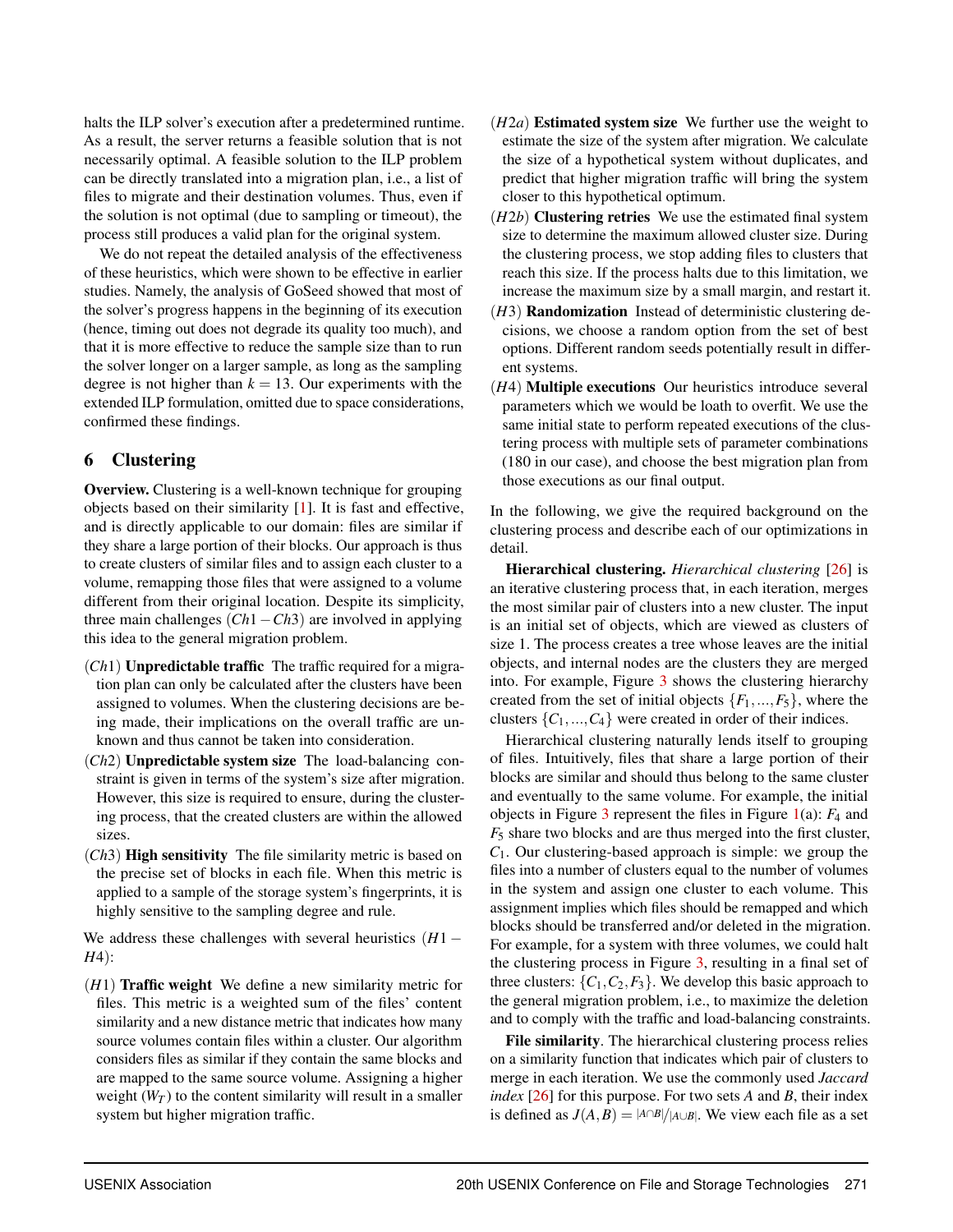<span id="page-8-0"></span>

Figure 3: Hierarchical clustering with the files from Figure [1](#page-3-1) (left) and the distance matrices created in the process (right).

of blocks, and thus, the Jaccard index for a pair of files is the portion of their shared blocks. From hereon, we refer to the complement of the index: the *Jaccard distance* which is defined as  $dist_J = J(A, B) = 1 - J(A, B)$ . This is to comply with the standard terminology in which the two clusters with the smallest distance are merged in each iteration. For example, the leftmost table in Figure [3](#page-8-0) depicts the *distance matrix* for the files in Figure [1.](#page-3-1) Indeed, the distance is smallest for the pair  $F_4$  and  $F_5$  which are the first to be merged.

The Jaccard distance could easily be applied to entire clusters, which can themselves be viewed as sets of blocks. However, calculating the distance between each new cluster and all existing clusters would require repeated traversals of the original file recipes in each iteration. This complexity is addressed in hierarchical clustering by defining a *linkage* function, which determines the distance between the merged cluster and existing clusters based on the distances before the merge. Specifically, we use *complete linkage*, defined as follows:  $dist_I(A \cup B, C) = max\{dist_I(A, C), dist_I(B, C)\}$ . For example, the row for  $C_1$  in the second distance matrix in Figure  $3$ lists the distances between  $C_1$  and each of the remaining files.

Traffic considerations (*H*1). We limit the traffic required by our migration plan in two ways. The first is by assigning each of the final clusters to the volume that contains the largest number of its blocks. We calculate the size of the intersection (in terms of the size of the shared blocks) between each cluster and each volume in the initial system. We then iterativly pick the ⟨*cluster*, *volume*⟩ pair with the largest intersection from the clusters and volumes that have not yet been assigned.

This assignment alone might still result in excessive traffic, especially if highly similar files are initially scattered across many different volumes. To avoid such situations, we incorporate the traffic considerations into the clustering process itself. Namely, we define the *volume distance*,  $dist_V(C)$ , of a cluster as the portion of the system's volumes whose files are included in the cluster. For example, in Figure [3,](#page-8-0)  $dist_V(C_1) = 1/3$  and *dist*<sub>*V*</sub> (*C*<sub>2</sub>) = 2/3.

We then define a new *weighted distance* metric that combines the Jaccard distance and the volume distance:  $dist_W(A, B) = W_T \times dist_J(A, B) + (1 - W_T) \times dist_V(A \cup B),$ where  $0 \leq W_T \leq 1$  is the *traffic weight*. Intuitively, increasing  $W_T$  increases the amount of traffic allocated for the migration, which increases the priority of deduplication efficiency over the network transfer cost. Nevertheless, it does not guarantee compliance with a specific traffic constraint. We address this limitation by multiple executions, described below.

Load-balancing considerations (*H*2). We enforce the load balancing constraint by preventing merges that result in clusters that exceed the maximal volume size. We determine the maximal cluster size by estimating the system's size *after* migration. Intuitively, we expect that increasing the traffic allocated for migration will increase the reduction in system size, and we estimate this traffic with the  $W_T$  weight described above. Formally, we estimate the size of the final system as  $Size(W_T) = W_T \times Size_{uniq} + (1 - W_T) \times size(S_{init}),$  where *Sizeuniq* is the size of all the unique blocks in the system. The maximal cluster size is thus  $C_{max} = \frac{Size(W_T)}{|V|}$ 

In each clustering iteration, we ensure that the merged cluster is not larger than *Cmax*. This requirement might result in the algorithm halting before the target number of clusters is reached, due to merging decisions made earlier in the process. If this happens, we increase the value of  $C_{max}$  by a small ε and retry the clustering process. We continue retrying until the algorithm creates the required number of clusters. A small  $\varepsilon$  can potentially yield the most balanced system, but might require excessively many retries. We use  $\varepsilon = 5\%$  as our default.

Sensitivity to sample (*H3*). As in the ILP-based approach, we apply the hierarchical clustering process to a sample of the system, rather than to the complete set of blocks which can be excessively large. However, it turns out that the Jaccard distance is highly sensitive to the precise set of blocks that represent each file in the sample. We found, in our initial experiments, that different sampling degrees as well as different sampling rules (e.g., *k* leading ones instead of *k* leading zeroes in the fingerprint) result in small differences in the Jaccard distance of the file pairs.

Such small differences might change the entire clustering hierarchy, even if the practical difference between the pairs of files is very small. Thus, rather than merging the pair of clusters with the smallest distance, we merge a *random* pair from the set of pairs with the smallest distances. We include in this set only pairs whose distance is within a certain percentage of the minimum distance. Thus, for a maximum distance difference *gap*, we choose a random pair $\langle C_i, C_j \rangle$  from the 10 (or less) pairs for which  $Dist_W(C_i, C_j) \leq \text{minimum distance} \times (1 + \text{gap}).$ 

Constructing the final migration plan (*H*4). The main advantage of our clustering-based approach is its relatively fast runtime. Constructing the initial distance matrix for the individual files is time consuming, but the same initial matrix can be reused for all the consecutive clustering processes on the same initial system. We exploit this advantage to eliminate the sensitivity of our clustering process to the many parame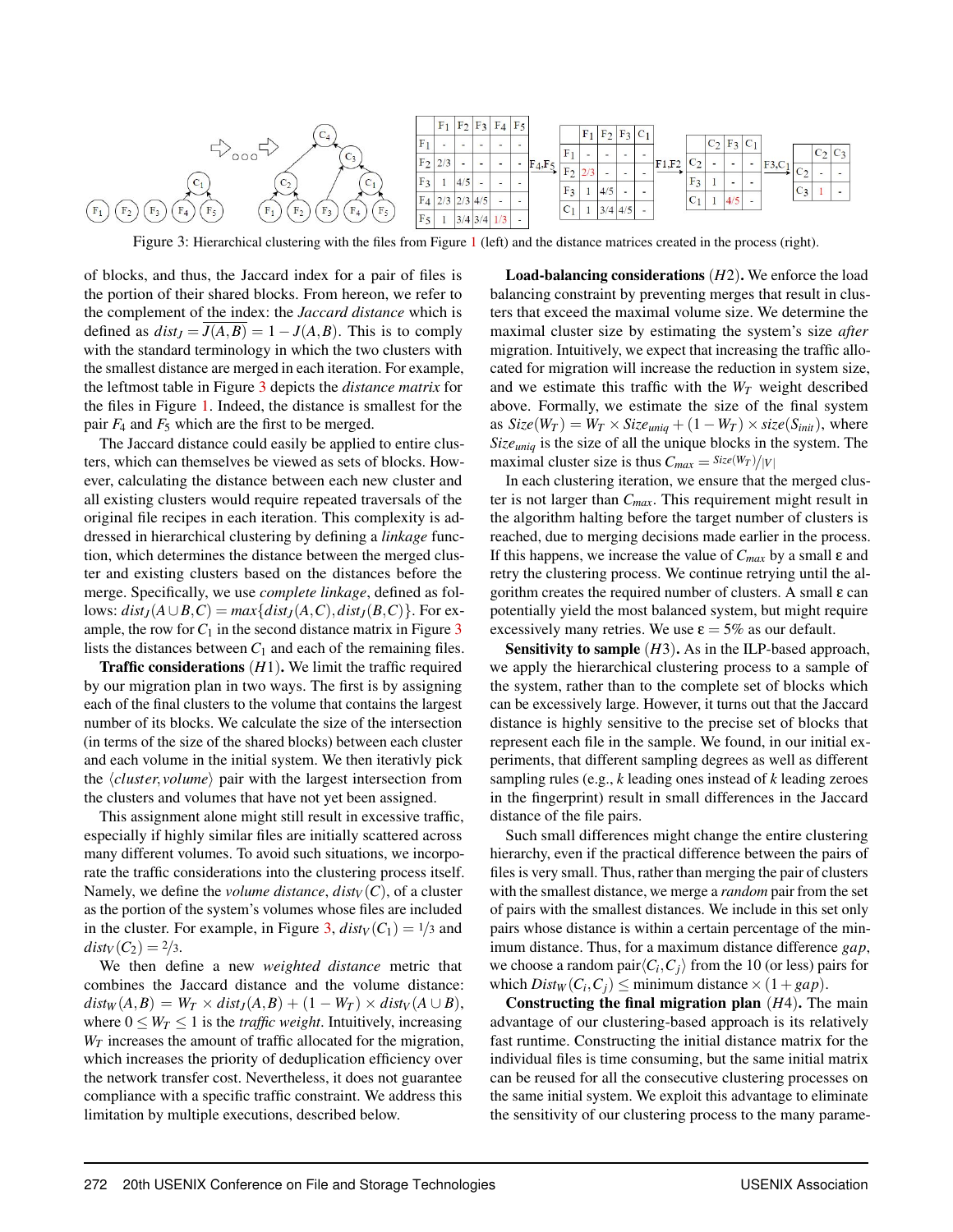ters introduced in this section. For the same given system and migration constraints, we execute the clustering process with six traffic weights ( $W_T \in \{0, 0.2, 0.4, 0.6, 0.8, 1\}$ ), three gaps  $(gap \in \{0.5\%, 1\%, 3\% \})$ , and ten random seeds. This results in a total of 180 executions, some of which are performed in parallel (depending on the resources of the evaluation platform). We calculate the deletion, traffic, and balance of each migration plan (on the sample used as the input for clustering), and as our final result, use the plan with the best deletion that satisfies the load-balancing and traffic constraints.

We also include in our evaluation a relaxed scheme without the load-balancing constraint (i.e.,  $C_{max} = \infty$ ). In this scheme, the final migration plan must only satisfy the traffic constraint.

## <span id="page-9-0"></span>7 Evaluation

We wish to answer two main questions: (1) how do the algorithms compare in terms of the final system size, load balancing, and runtime? and (2) how is the performance of the different algorithms affected by the various system and problem parameters? In the following, we describe our evaluation setup and the experiments executed to answer those questions.

## 7.1 Experimental Setup

We ran our experiments on a server running Ubuntu 18.04.3, equipped with 128GB DDR4 RAM (with 2666 MHz bus speed), Intel<sup>®</sup> Xeon<sup>®</sup> Silver 4114 CPU (with hyper-threading functionality) running at 2.20GHz, one Dell®T1WH8 240GB TLC SATA SSD, and one Micron 5200 Series 960GB 3D TLC NAND Flash SSD.

File system snapshots. We used two static file system snapshots from datasets used to evaluate the seeding problem [\[40\]](#page-15-2): The UBC dataset [\[7,](#page-14-20) [38\]](#page-15-3) includes file systems of 857 Microsoft employees, of which we used the first 500 file systems (UBC-500). The FSL dataset  $[10]$  consists of snapshots of students' home directories at the FSL Lab at Stony Brook University [\[46,](#page-15-20) [47\]](#page-15-21). We used nine weekly snapshots of nine users between August 28 and October 23, 2014 (Homes). These snapshots include, for each file, the fingerprints of its chunks and their sizes. Each snapshot file represents one entire file system, which is the migration unit in our model, and is represented as one file in our migration problem instances.

We created two additional sets of snapshots from the Linux version archive [\[6\]](#page-13-0). Our Linux-all dataset includes snapshots of all the versions from 2.0 to 5.9.14. We also created a smaller dataset, Linux-skip, which consists of every 5th snapshot. The latter dataset is logically (approximately)  $5 \times$  smaller than the former, although their physical size is almost the same.

The UBC-500 and Homes snapshots were created with variable-sized chunks with Rabin fingerprints, whose specified average chunk size is 64KB. We created the Linux snapshots with an average chunk size of 8KB, because they are much smaller to begin with. We used these sets of snapshots to create six initial systems, with varying numbers of volumes. They are listed in Table [1.](#page-9-1) We emulate the ingestion of each snapshot

<span id="page-9-1"></span>

| System         | Files | V    | Chunks | Dedupe    | Logical |
|----------------|-------|------|--------|-----------|---------|
| <b>UBC-500</b> | 500   |      | 382M   | 0.39      | 19.5 TB |
| Homes-week     | 81    |      | 19M    | 0.38      | 8.9 TB  |
| Homes-user     | 81    |      | 19M    | 0.16      | 8.9 TB  |
| Linux-skip     | 662   | 5/10 | 1.76M  | 0.12/0.19 | 377 GB  |
| Linux-all      | 2703  |      | 1.78M  | 0.03      | 1.8 TB  |

Table 1: System snapshots in our evaluation. |*V*| is the number of volumes, Chunks is the number of unique chunks, and Dedupe is the deduplication ratio—the ratio between the physical and logical size of each system. Logical is the logical size.

into a simplified deduplication system which detects duplicates only within the same volume. In the UBC and Linux systems we assigned the same number of arbitrary snapshots to each volume. In the Homes-week system, we assigned snapshots from the same week to the same volume, such that each volume contains all the users' snapshots from a set of three weeks. In the Homes-user system, we assign each user to a dedicated volume such that each volume contains all the weekly snapshots of a set of three users.

Implementation. All our algorithms are executed on a sample of the system's fingerprints, to reduce their memory consumption and runtime. We use a sampling degree of  $k = 13$ unless stated otherwise. The final system size after migration, as well as the resulting balance and consumed traffic are calculated on the original system's snapshot. We use a calculator similar to the one used in [\[40\]](#page-15-2): we traverse the initial system's volumes and sum the sizes of blocks that remain in each volume after migration and those that are added to the volume as a result of it. We experimented with three *Tmax* values, 20%, 40%, and 100% of each system's initial size, and three  $\mu$  values, 2%, 5%, and 10% of the system size after migration.

For our greedy algorithm (*Greedy*), we maintain a matrix where we record, for each block, the number of files pointing to it in each volume. We update this array to reflect the file remap performed in each iteration. To determine the spacesaving ratio of each file, we reread its original snapshot file and lookup the counters of its blocks in the array. This is more efficient than keeping the list of each file's blocks in memory. Our Greedy implementation consists of 680 lines of C++ code.

For our ILP-based algorithm (*ILP*), we use the commercial Gurobi optimizer [\[3\]](#page-13-4) as our ILP solver, and use its C++ interface to define our problem instances. We use a twodimentional array similar to the one used for Greedy to calculate the set of blocks shared by each pair of volumes. We then create the variables and constraints as we process each snapshot file, freeing the original array from the memory before invoking the optimization by Gurobi. Our program for converting the input files into an ILP instance and retrieving the solution from Gurobi consists of 1860 lines of C++ code. We solve each ILP instance three times, each with a different random seed. The results in this section are the average of the three executions.

For our clustering algorithm (*Cluster*), we create a  $|F| \times |B|$ bit matrix to indicate whether each file contains each block,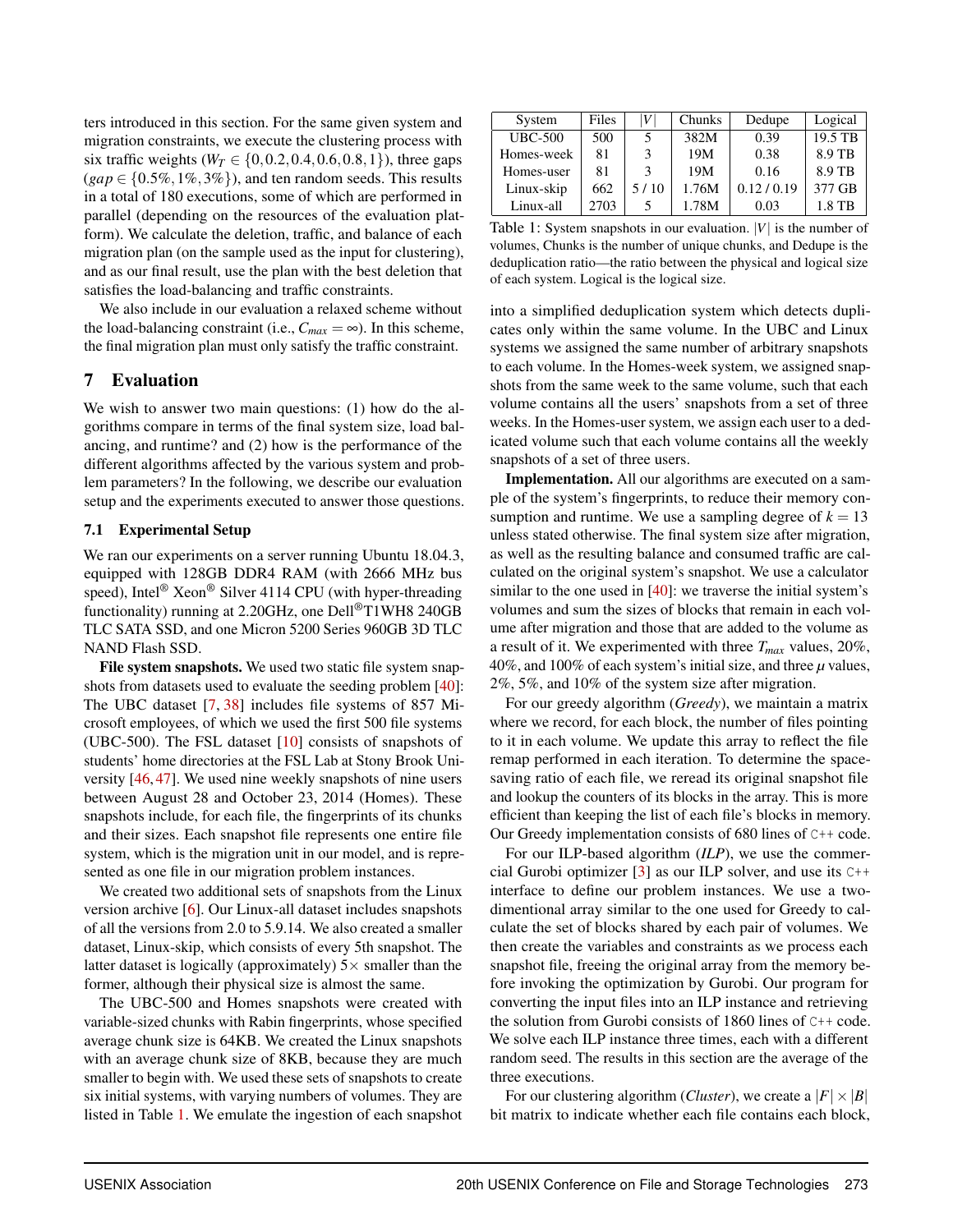<span id="page-10-0"></span>

Figure 4: Reduction in system size of all systems and all algorithms (with and without load balancing constraints.  $k = 13$  and  $\mu = 2\%$ ).

<span id="page-10-1"></span>

Figure 5: Resulting balance of all systems and all algorithms (with and without load balancing constraints.  $k = 13$  and  $\mu = 2\%$ ).

and use it to create the distance matrix (see Figure [3\)](#page-8-0). The clustering process uses and updates only the lower triangular of this matrix. We use the upper triangular to record the initial distances, and to reset the lower triangular when the clustering process is repeated for the same system and different input parameters (*W<sup>T</sup>* , *gap*, or random seed). When the clustering process completes, we use the file-block bit matrix to determine the assignment of clusters to volumes. Our program consists of approximately 1000 lines of C++ code. Each clustering process is performed on a private copy of the distance matrix within a single thread, and our evaluation platform is sufficient for executing six processes in parallel.

Each algorithm has different resource requirements. Greedy is single threaded and requires a simple representation of the system's snapshot in memory. The ILP solver uses as much memory and as many threads as possible (38 in our case). The clustering algorithm ran in six processes, and used approximately 50% of our server's memory. We did not measure CPU utilization directly, although the runtime of the algorithms gives another indication of their compute overheads. Our implementation is open-source and available online [\[8\]](#page-14-21)

#### 7.2 Basic comparison between algorithms

Figure [4](#page-10-0) shows the *deletion*—percentage of the initial system's physical size that was deleted by each algorithm. The deletion is higher for systems that were initially more balanced, i.e., the Linux and Homes-weeks systems. For all the systems except UBC-500, Greedy achieved the smallest deletion. For Homesusers, Greedy increased the system's size in attempt to comply with the load balancing constraint. In UBC-500, there is less similarity and therefore less dependency between files, which eliminates some of the advantage that Cluster and ILP have over Greedy, which outperforms them when  $T_{max} = 100\%$ .

ILP and Cluster achieve comparable deletions to one another, even though the ILP solver attempts to find the theoretically optimal migration plan. We distinguish between two cases when explaining this similarity. In the first case (Linuxskip and Homes), the ILP-solver produces an optimal solution on the system's sample, but it is not optimal when applied to the full (unsampled) system. The deletion of Cluster is up to 1% higher than that of ILP in those cases. In the second case, marked by a red 'x' in the figures, ILP times out (after six hours in our experiments) and returns a suboptimal solution. Specifically, the complexity of the UBC-500 system demonstrates an interesting limitation of ILP: its deletion with  $T_{max} = 20\%$  is higher than with  $T_{max} = 100\%$ . The reason is that the solution space grows with *Tmax*, and thus the best solution found when the solver times out is farther from the optimum.

The 'relaxed' (R) version of the algorithms, without the load balancing constraint, usually achieves a higher deletion than their full version. The largest difference is 558%, although the difference is typically smaller, and can be as low as 1.3%. In the case of Greedy in the Homes-users system, the relaxed version does not identify any file that can be remapped, and does not return any solution.

Figure [5](#page-10-1) shows the balance achieved by each algorithm. With a margin of  $\mu = 2\%$  and five volumes, the balance should be at least  $18/22 = 0.82$ . In practice, however, the balance might be lower, for two main reasons. Greedy might fail to bring the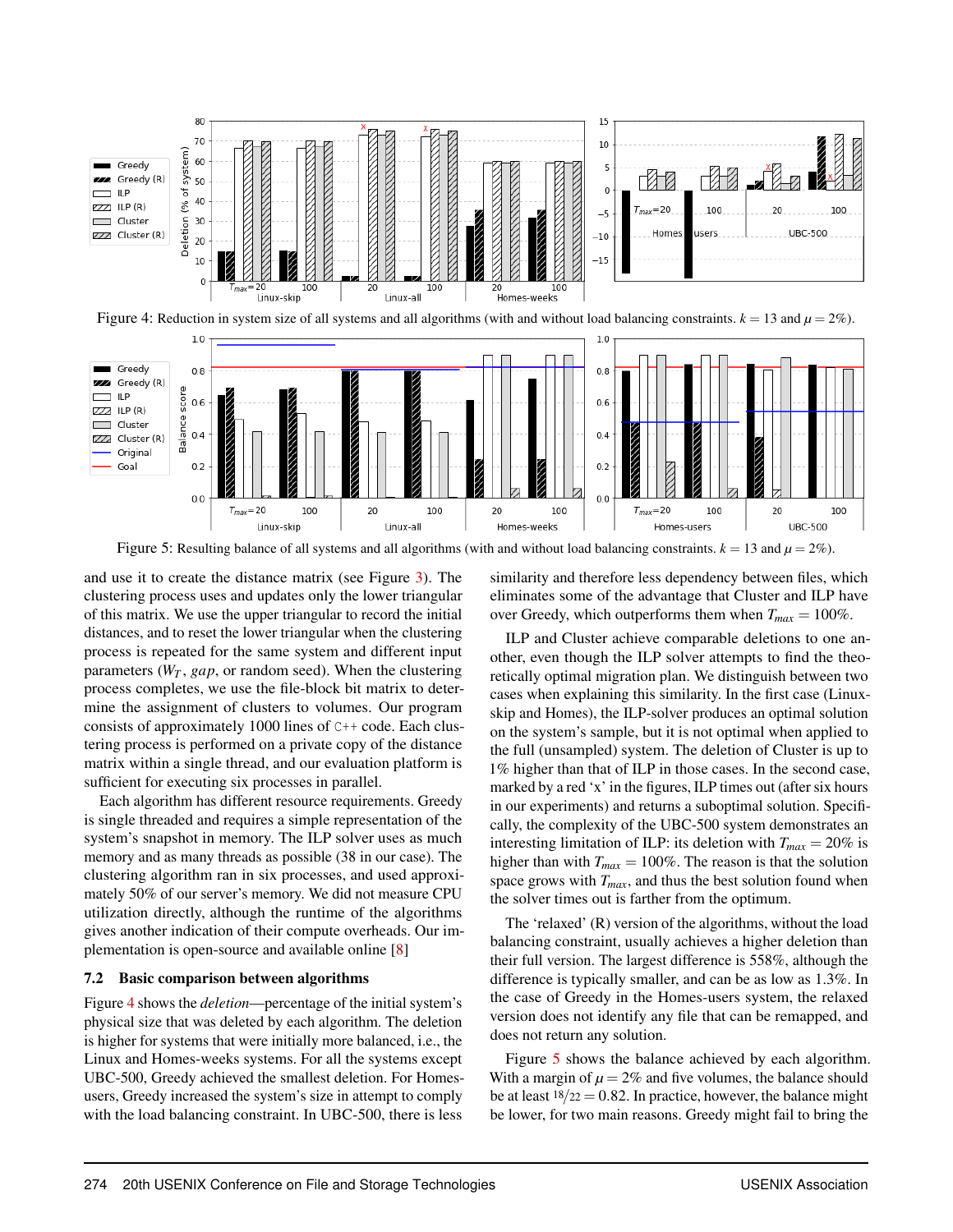<span id="page-11-0"></span>

<span id="page-11-1"></span>system to a balanced state if it exhausts (or thinks it exhausts) the maximum traffic allowed for migration. In contrast, Cluster and ILP generate a migration plan that complies with the load balancing constraint on the sample, but violates it when applied to the full (unsampled) system. The violation is highest in the Linux systems, where some files (i.e., entire Linux versions) consist of only one or two blocks. Nevertheless, specifying the load balancing constraint successfully improves the load balancing of the system. Without it, the relaxed Cluster and ILP versions create highly unbalanced systems, with some volumes storing no files at all, or very few small files. Greedy typically avoids such extremes, because it is unable to identify and group similar files in the same volume.

Figure [6](#page-11-0) shows the runtime of each of the algorithms (note the log scale of the y-axis). Greedy generates a migration plan in the shortest runtime: 20 seconds or less in all our experiments. ILP requires the longest time, because it attempts to solve an NP-hard problem. Indeed, except for the Homes systems that have the fewest files, ILP requires more than an hour, and often halts at the six-hour timeout. The runtime of Cluster is longer than that of Greedy, and usually shorter than that of ILP. It is still relatively long, as a result of performing 180 executions of the clustering process. We note, however, that this runtime can be shortened by reducing the number of executions, e.g., by reducing the number of random seeds or gaps. We evaluate the effect of these parameters in the following subsection.

Removing the load balancing constraint reduces the runtime of ILP and Cluster by one or two orders of magnitude. In ILP, this happens because the problem complexity is significantly reduced. In Cluster, the clustering is completed in a single

attempt, without having to restart it due to illegal cluster sizes. Surprisingly, removing this constraint from Greedy increases its run time. The reason is that each iteration in the capacityreduction step is much longer than those in the load-balancing step, as it examines all possible file remaps between all volume pairs in the system. In the relaxed Greedy version, all the traffic is allocated to capacity savings and thus its runtime increases.

Implications. Our basic comparison leads to several notable observations. (1) Cluster and ILP have a clear advantage over Greedy. This was not the case in previous studies that examined simple cases of migration, i.e., seeding [\[40\]](#page-15-2) and space reclamation [\[41\]](#page-15-1). However, the increased complexity of the general migration problem increases the gap between the greedy and the optimal solutions. (2) Cluster is comparable and might even outperform ILP, despite the premise of optimality of the ILP-based approach. This is a combination of the high complexity of the ILP problem with the ability to execute multiple clustering processes quickly and in parallel. We conclude that hierarchical clustering is highly efficient for grouping similar files, and that our heuristics for addressing the traffic and load balancing constraints are highly effective. (3) In most systems, adding the load balancing constraint limits the potential capacity reduction, but this limit is usually modest, i.e., several percents of the system's size. The extent of this limitation depends on the degree of similarity between files and the balance of the initial system.

#### 7.3 Sensitivity to problem parameters

Effect of sampling degree. Figure [7](#page-11-1) shows the deletion, load balancing, and runtime of all the algorithms on two samples of the Linux-skip system. The small and large samples were generated with sampling degrees of  $k = 13$  and  $k = 8$ , respectively.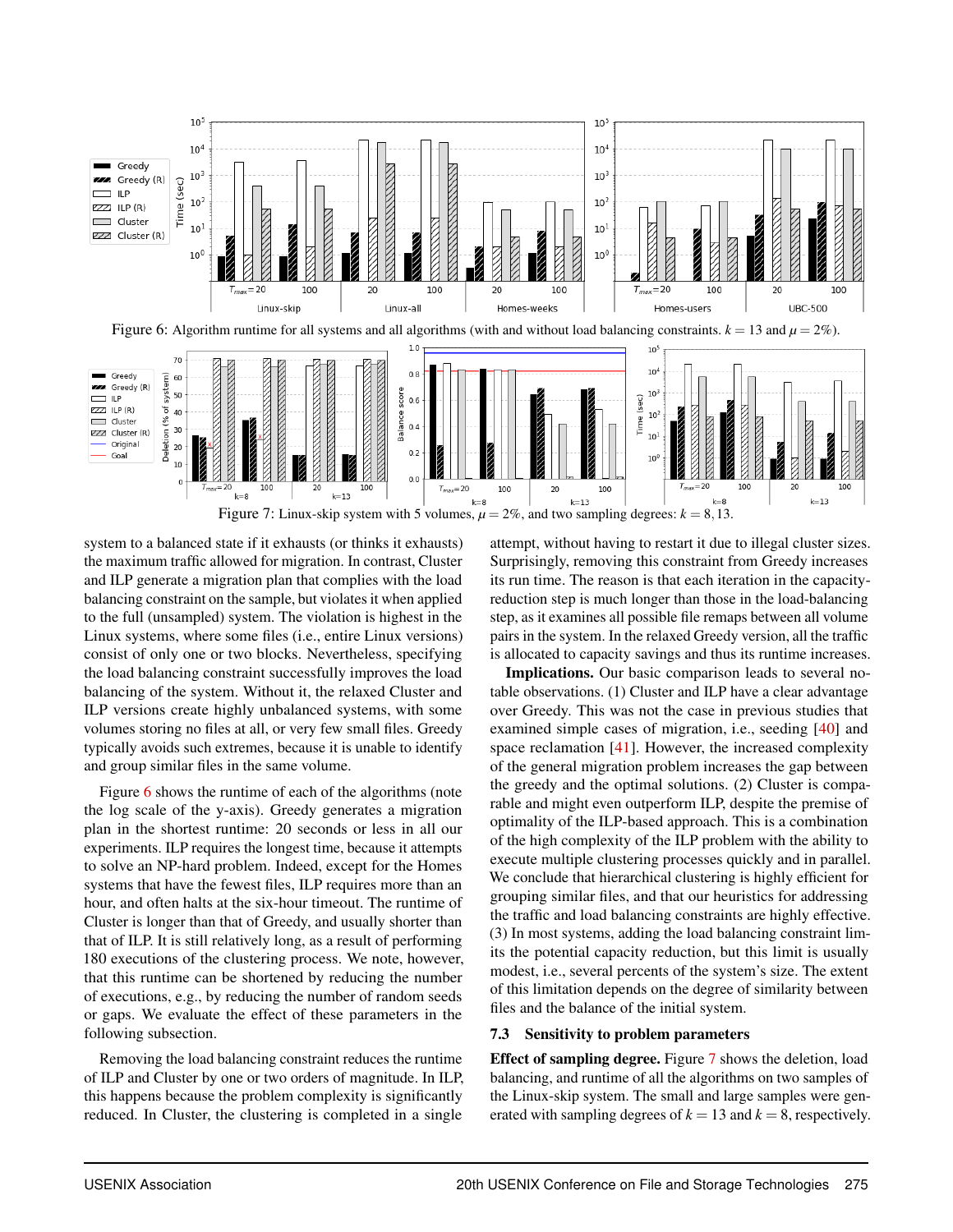<span id="page-12-0"></span>

Figure 8: UBC-500 system with  $k = 13$  and different load balancing margins.

The sample size affects each algorithm differently. Greedy achieves a higher deletion on the larger sample (by up to 238%), as it identifies more opportunities for capacity reduction. In contrast, ILP suffers from the increase in the problem size: it spends more time on finding a feasible solution and has less time for optimization, and thus its deletion on the larger sample is smaller. We repeated the execution of ILP on the large  $(k = 8)$  sample with a longer timeout—twelve hours instead of size—but the increase in deletion was minor. This confirmed the observation made for GoSeed [\[40\]](#page-15-2), that it is more effective to reduce the sample size than to increase the runtime of the ILP solver. The relaxed ILP instance is much simpler, and thus relaxed ILP does not suffer such degradation. Cluster returns similar results for both sample sizes. The differences in the accuracy of the sample are masked by its randomized process.

All the algorithms return a more balanced system for the larger sample  $(k = 8)$ , because the load-balancing constraint is enforced on more blocks, and thus more accurately. At the same time, as we expected, their runtime was higher by several orders of magnitude, as the large sample included  $2^5 \times$  more blocks than the small one. We note that Greedy is so much faster than ILP and cluster, that its runtime on the large sample is considerably shorter than their runtime on the small one. Thus, if the sample is generated on-the-fly for the purpose of constructing the migration plan, it is possible to execute Greedy on a larger sample for a better migration plan.

Effect of load balancing and traffic constraints. Figure [8](#page-12-0) shows the deletion, balance, and traffic consumption of all the algorithms on the UBC-500 system with different values of  $T_{max}$  and  $\mu$ . The results on this system shows the highest sensitivity to these constraints due to the lower similarity between the files. The deletion achieved by all the algorithms increases as *Tmax* increases, and their traffic consumption increases accordingly. Removing the load-balancing constraint also allows for more deletion, as we observed in Figure [4.](#page-10-0) At the same time, the precise value of the load balancing margin, *µ*, has a much smaller effect on the achieved deletion, although in most cases, a lower margin does guarantee a more balanced system. Increasing the margin increases the runtime (not shown) of Greedy, as a result of more space-reduction iterations, as discussed above. The runtime of ILP and Cluster is not affected

<span id="page-12-1"></span>

Figure 9: The distribution of migration traffic (top) and reduction in system size (bottom) in the set of plans returned by Cluster for Linux-all with  $k = 13$ .

by the precise value of  $\mu$ .

Effect of randomization on Cluster. Figure [9](#page-12-1) shows the range of deletion values and traffic usage of the migration plans generated by Cluster for Linux-all with  $k = 13$ . Each bar shows the 25th, 50th, and 75th percentiles, and the whiskers show the minimum and maximum values achieved with different random seeds for each combination of *gap* and *W<sup>T</sup>* . Recall that Cluster picks the plan with the highest deletion that complies with the traffic and load-balancing constraints.

Our results show that different random seeds can result in large differences in the deletion and traffic: up to 84% and 400%, respectively, when *W<sup>T</sup>* and *gap* are fixed. At the same time,  $W_T$  cannot predict the actual traffic used by the migration plan, which is why we repeat the clustering process for a range of values. Indeed, different *W<sup>T</sup>* values result in very different deletions. For a given  $W_T$ , the range of deletion and traffic values generated by different *gaps* are similar. Thus, as no *gap* consistently outperforms the others, executing the clustering with one or two gaps instead of three will likely have a limited effect on the results while significantly reducing the runtime.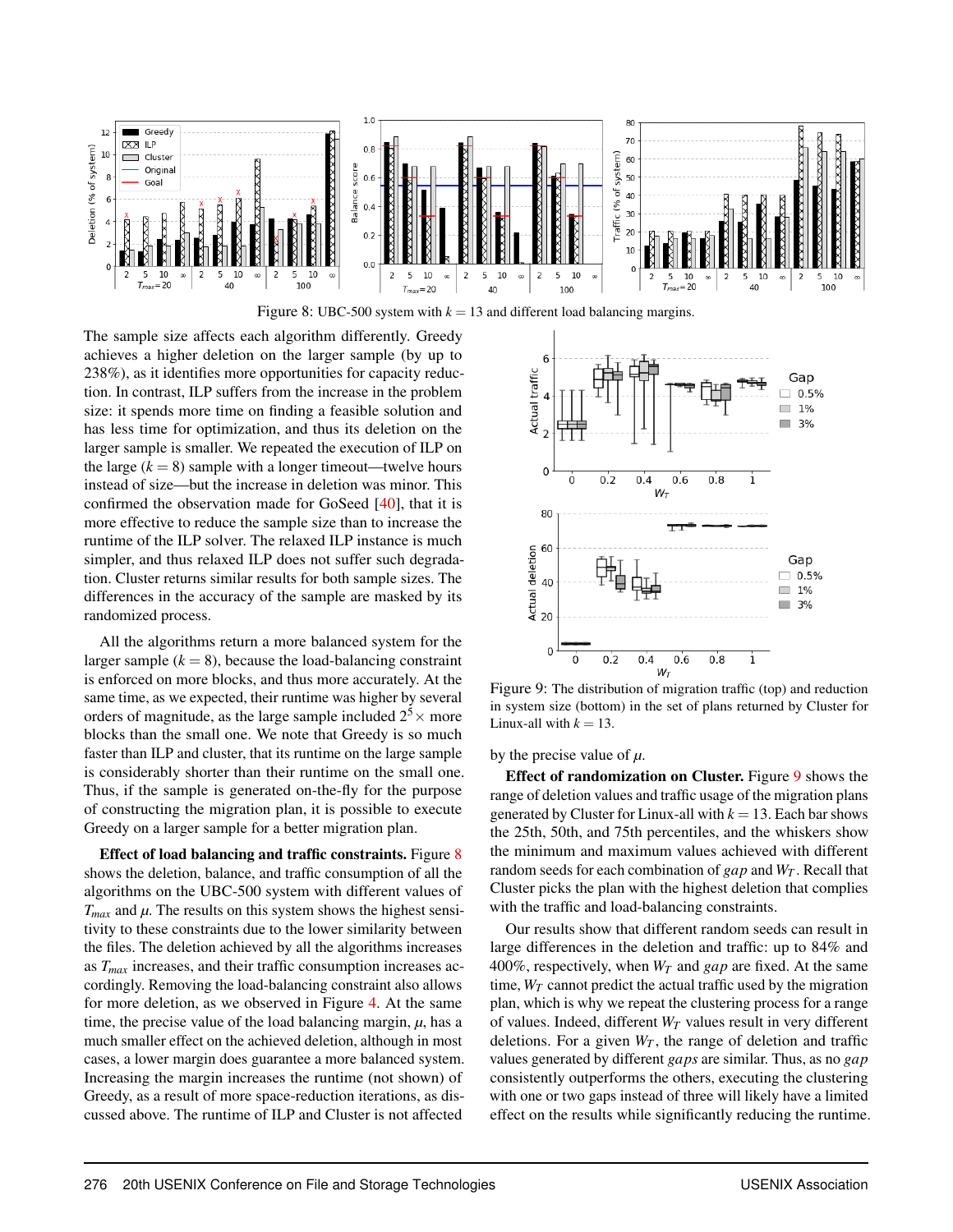<span id="page-13-6"></span>

Figure 10: Linux-skip with different numbers of target volumes with  $T_{max} = 100, k = 13, \mu = 2\%.$ 

We compared these results to final plans generated from 5 and 15 seeds (90 and 270 runs, respectively). The comparison, omitted due to space considerations, showed that using more than 5 random seeds carries diminishing returns. Thus, in practice, it is possible to halt the algorithm when additional runs do not improve the best solution so far.

Effect of the number of volumes. Figure [10](#page-13-6) shows the deletion and runtime of our algorithms on the Linux-skip system when the number of volumes is reduced ('4'), increased ('6'), or is larger overall ('10'). Due to the high similarity between the Linux versions, the same deletion is achieved when the number of volumes remains five, or when a volume is added or removed (the reduced performance of Cluster is an outlier for  $\mu = 2\%$ ). When the initial number of volumes is 10, there are more duplicates in the system. This provides more opportunities for deletion, which is indeed higher.

The number of volumes affects the problem's complexity, affecting each algorithm differently. Greedy requires less time when a volume is added or removed (compared to a problem where the number of volumes remains the same), because most of its traffic is spent on the faster load-balancing step. The runtime for a system with 10 volumes is much longer than for a system with only five volumes because there are more volume pairs and thus more file remap options to consider in each iteration. The ILP problem complexity increases with every additional volume and thus its runtime increases until it reaches the timeout. The clustering process could, potentially, stop at an earlier stage when more clusters are needed. However, as the number of clusters increases the load balancing constraint is encountered at an earlier stage, causing the clustering to restart more often when the number of volumes is higher. Nevertheless, all our algorithms successfully generated

migration plans for a varying number of volumes, most of them within less then an hour.

## **Conclusions and Future Challenges**

We formulated the general migration problem for storage systems with deduplication, and presented three algorithms for generating an efficient migration plan. Our evaluation showed that the greedy approach is the fastest but least effective, and that the clustering-based approach is comparable to the one based on ILP, despite ILP's premise of optimality. While the ILP-based approach guarantees a near-optimal solution (given sufficient runtime), clustering lends itself to a range of optimizations that enable it to produce such a solution faster.

All our approaches can be applied to more specific cases of migration, presenting additional opportunities for further optimizations in the future. For example, thanks to its short runtime, we can use Greedy to generate multiple plans with different traffic constraints. These plans are points on the Pareto frontier [\[55\]](#page-16-4), i.e., they represent different tradeoffs between the conflicting objectives of maximizing deletion and minimizing traffic. The multiple executions in the clustering algorithm provide a similar set of options.

Applying our approach in a live deduplicated system introduces several challenges, such as collecting and generating the system's snapshot as input to the algorithms, efficiently updating the metadata, determining the migration schedule, and adjusting it if new files are added to the system during this process. We leave these challenges for future work.

## Acknowledgments

We thank the reviewers and our shepherd, Dalit Naor, for their feedback and suggestions. We thank Aviv Nachman for help with the ILP approach, Nadav Elias for the Linux snapshots, and Danny Harnik for insightful discussions. This research was supported by the Israel Science Foundation (grant No. 807/20).

#### References

- <span id="page-13-5"></span>[1] Cluster analysis. [https://en.wikipedia.org/wiki/](https://en.wikipedia.org/wiki/Cluster_analysis) [Cluster\\_analysis](https://en.wikipedia.org/wiki/Cluster_analysis). Accessed: 2020-10-24.
- <span id="page-13-3"></span>[2] CPLEX Optimizer. [https://www.ibm.com/](https://www.ibm.com/analytics/cplex-optimizer) [analytics/cplex-optimizer](https://www.ibm.com/analytics/cplex-optimizer). Accessed: 2018- 10-24.
- <span id="page-13-4"></span>[3] The fastest mathematical programming solver. [http:](http://www.gurobi.com/) [//www.gurobi.com/](http://www.gurobi.com/). Accessed: 2018-10-24.
- <span id="page-13-1"></span>[4] GLPK (GNU Linear Programming Kit). [https://www.](https://www.gnu.org/software/glpk/) [gnu.org/software/glpk/](https://www.gnu.org/software/glpk/). Accessed: 2018-10-24.
- <span id="page-13-2"></span>[5] Introduction to lp\_solve 5.5.2.5. [http://lpsolve.](http://lpsolve.sourceforge.net/5.5/) [sourceforge.net/5.5/](http://lpsolve.sourceforge.net/5.5/). Accessed: 2018-10-24.
- <span id="page-13-0"></span>[6] Linux Kernel Archives. [https://mirrors.edge.](https://mirrors.edge.kernel.org/pub/linux/kernel/) [kernel.org/pub/linux/kernel/](https://mirrors.edge.kernel.org/pub/linux/kernel/).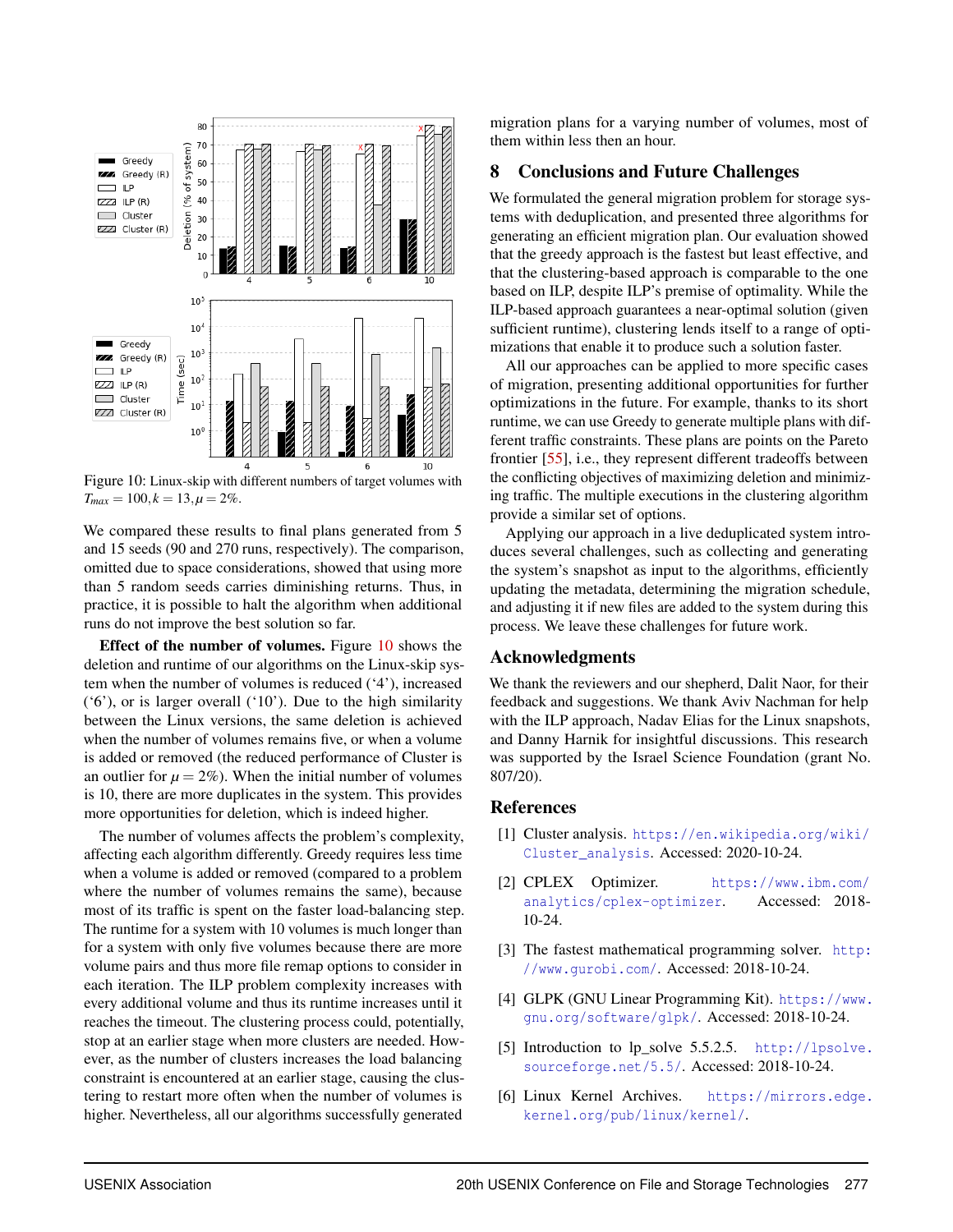- <span id="page-14-20"></span>[7] SNIA IOTTA Repository. [http://iotta.snia.org/](http://iotta.snia.org/tracetypes/6) [tracetypes/6](http://iotta.snia.org/tracetypes/6). Accessed: 2018-10-24.
- <span id="page-14-21"></span>[8] Source code of migration algorithms. [https://github.](https://github.com/roei217/DedupMigration) [com/roei217/DedupMigration](https://github.com/roei217/DedupMigration). Accessed: 2022-02- 22.
- <span id="page-14-15"></span>[9] SYMPHONY development home page. [https://](https://projects.coin-or.org/SYMPHONY) [projects.coin-or.org/SYMPHONY](https://projects.coin-or.org/SYMPHONY). Accessed: 2018- 10-24.
- <span id="page-14-1"></span>[10] Traces and snapshots public archive. [http://tracer.](http://tracer.filesystems.org/) [filesystems.org/](http://tracer.filesystems.org/). Accessed: 2018-10-24.
- <span id="page-14-2"></span>[11] Bhavish Aggarwal, Aditya Akella, Ashok Anand, Athula Balachandran, Pushkar Chitnis, Chitra Muthukrishnan, Ramachandran Ramjee, and George Varghese. EndRE: An end-system redundancy elimination service for enterprises. In *7th USENIX Conference on Networked Systems Design and Implementation (NSDI 10)*, 2010.
- <span id="page-14-3"></span>[12] Yamini Allu, Fred Douglis, Mahesh Kamat, Ramya Prabhakar, Philip Shilane, and Rahul Ugale. Can't we all get along? Redesigning protection storage for modern workloads. In *2018 USENIX Annual Technical Conference (USENIX ATC 18)*, 2018.
- <span id="page-14-16"></span>[13] Eric Anderson, Joseph Hall, Jason D. Hartline, Michael Hobbs, Anna R. Karlin, Jared Saia, Ram Swaminathan, and John Wilkes. An experimental study of data migration algorithms. In *5th International Workshop on Algorithm Engineering (WAE 01)*, 2001.
- <span id="page-14-17"></span>[14] Eric Anderson, Michael Hobbs, Kimberly Keeton, Susan Spence, Mustafa Uysal, and Alistair Veitch. Hippodrome: Running circles around storage administration. In *1st USENIX Conference on File and Storage Technologies (FAST 02)*, 2002.
- <span id="page-14-10"></span>[15] Bharath Balasubramanian, Tian Lan, and Mung Chiang. SAP: Similarity-aware partitioning for efficient cloud storage. In *IEEE Conference on Computer Communications (INFOCOM 14)*, 2014.
- <span id="page-14-11"></span>[16] Deepavali Bhagwat, Kave Eshghi, Darrell D. E. Long, and Mark Lillibridge. Extreme binning: Scalable, parallel deduplication for chunk-based file backup. In *IEEE International Symposium on Modeling, Analysis Simulation of Computer and Telecommunication Systems (MASCOTS 09)*, 2009.
- <span id="page-14-4"></span>[17] Feng Chen, Tian Luo, and Xiaodong Zhang. CAFTL: A content-aware flash translation layer enhancing the lifespan of flash memory based solid state drives. In *9th USENIX Conference on File and Stroage Technologies (FAST 11)*, 2011.
- <span id="page-14-7"></span>[18] Austin T. Clements, Irfan Ahmad, Murali Vilayannur, and Jinyuan Li. Decentralized deduplication in SAN cluster file systems. In *2009 Conference on USENIX Annual Technical Conference (USENIX 09)*, 2009.
- <span id="page-14-5"></span>[19] Biplob Debnath, Sudipta Sengupta, and Jin Li. ChunkStash: Speeding up inline storage deduplication using flash memory. In *2010 USENIX Conference on USENIX Annual Technical Conference (USENIX ATC 10)*, 2010.
- <span id="page-14-12"></span>[20] Wei Dong, Fred Douglis, Kai Li, Hugo Patterson, Sazzala Reddy, and Philip Shilane. Tradeoffs in scalable data routing for deduplication clusters. In *9th USENIX Conference on File and Stroage Technologies (FAST 11)*, 2011.
- <span id="page-14-13"></span>[21] Fred Douglis, Abhinav Duggal, Philip Shilane, Tony Wong, Shiqin Yan, and Fabiano Botelho. The logic of physical garbage collection in deduplicating storage. In *15th USENIX Conference on File and Storage Technologies (FAST 17)*, 2017.
- <span id="page-14-8"></span>[22] Cezary Dubnicki, Leszek Gryz, Lukasz Heldt, Michal Kaczmarczyk, Wojciech Kilian, Przemyslaw Strzelczak, Jerzy Szczepkowski, Cristian Ungureanu, and Michal Welnicki. HYDRAstor: A scalable secondary storage. In *7th Conference on File and Storage Technologies (FAST 09)*, 2009.
- <span id="page-14-14"></span>[23] Abhinav Duggal, Fani Jenkins, Philip Shilane, Ramprasad Chinthekindi, Ritesh Shah, and Mahesh Kamat. Data Domain Cloud Tier: Backup here, backup there, deduplicated everywhere! In *2019 USENIX Annual Technical Conference (USENIX ATC 19)*, 2019.
- <span id="page-14-6"></span>[24] Min Fu, Dan Feng, Yu Hua, Xubin He, Zuoning Chen, Wen Xia, Fangting Huang, and Qing Liu. Accelerating restore and garbage collection in deduplication-based backup systems via exploiting historical information. In *2014 USENIX Annual Technical Conference (USENIX ATC 14)*, 2014.
- <span id="page-14-18"></span>[25] Ron Gabor, Shlomo Weiss, and Avi Mendelson. Fairness enforcement in switch on event multithreading. 4(3):15–es, September 2007.
- <span id="page-14-19"></span>[26] Michael Greenacre and Raul Primicerio. *Hierarchical Cluster Analysis*. Fundación BBVA, Bilbao, 2013.
- <span id="page-14-9"></span>[27] Fanglu Guo and Petros Efstathopoulos. Building a highperformance deduplication system. In *2011 USENIX Conference on USENIX Annual Technical Conference (USENIX ATC 11)*, 2011.
- <span id="page-14-0"></span>[28] Danny Harnik, Moshik Hershcovitch, Yosef Shatsky, Amir Epstein, and Ronen Kat. Sketching volume capacities in deduplicated storage. In *17th USENIX Conference on File and Storage Technologies (FAST 19)*, 2019.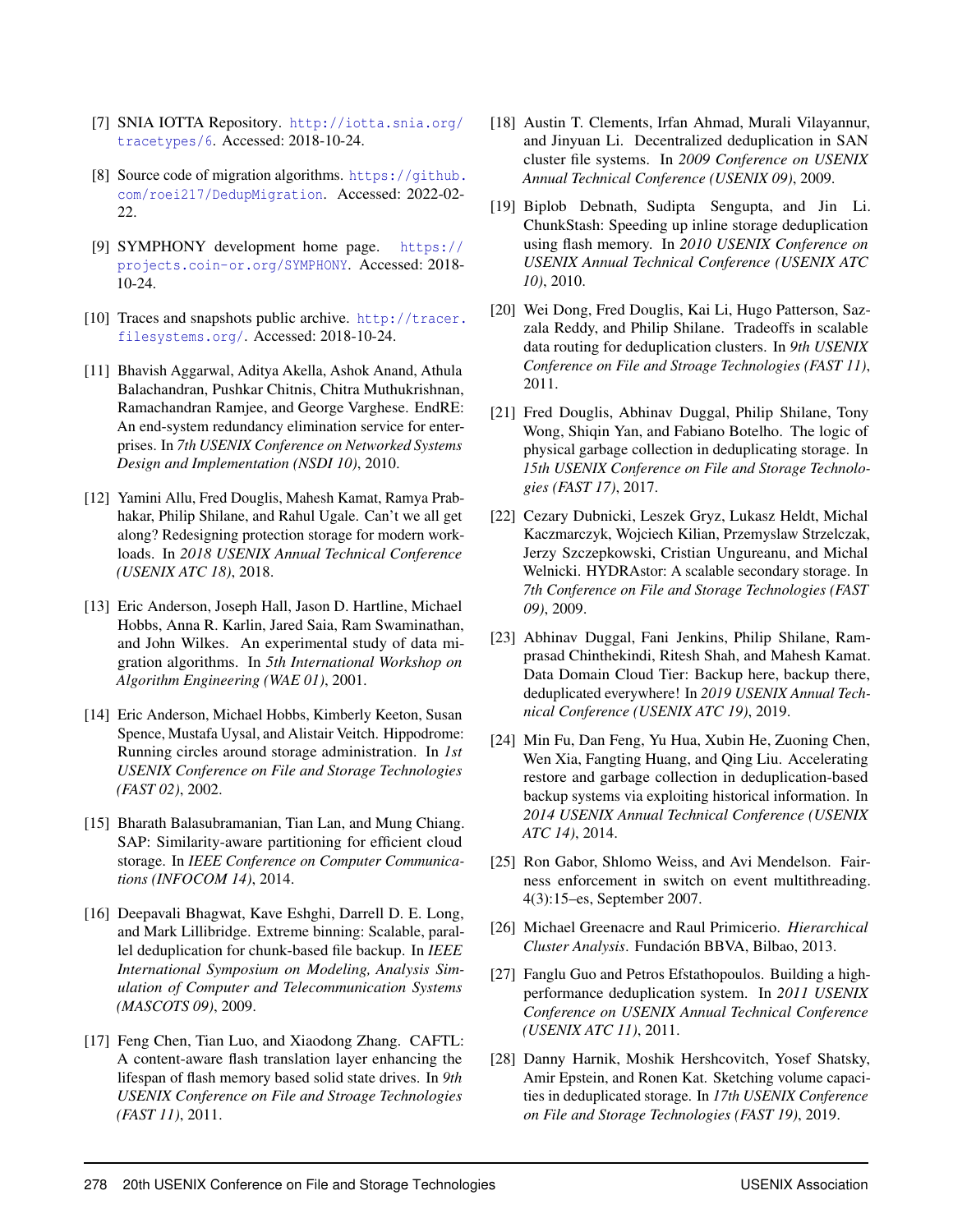- <span id="page-15-13"></span>[29] Cheng Huang, Huseyin Simitci, Yikang Xu, Aaron Ogus, Brad Calder, Parikshit Gopalan, Jin Li, and Sergey Yekhanin. Erasure coding in Windows Azure Storage. In *2012 USENIX Annual Technical Conference (USENIX ATC 12)*, 2012.
- <span id="page-15-11"></span>[30] Michal Kaczmarczyk, Marcin Barczynski, Wojciech Kilian, and Cezary Dubnicki. Reducing impact of data fragmentation caused by in-line deduplication. In *Proceedings of the 5th Annual International Systems and Storage Conference (SYSTOR 12)*, 2012.
- <span id="page-15-8"></span>[31] Cheng Li, Philip Shilane, Fred Douglis, Hyong Shim, Stephen Smaldone, and Grant Wallace. Nitro: A capacityoptimized SSD cache for primary storage. In *2014 USENIX Annual Technical Conference (USENIX ATC 14)*, 2014.
- <span id="page-15-12"></span>[32] Mark Lillibridge, Kave Eshghi, and Deepavali Bhagwat. Improving restore speed for backup systems that use inline chunk-based deduplication. In *11th USENIX Conference on File and Storage Technologies (FAST 13)*, 2013.
- <span id="page-15-9"></span>[33] Mark Lillibridge, Kave Eshghi, Deepavali Bhagwat, Vinay Deolalikar, Greg Trezise, and Peter Camble. Sparse indexing: Large scale, inline deduplication using sampling and locality. In *7th Conference on File and Storage Technologies (FAST 09)*, 2009.
- <span id="page-15-10"></span>[34] Xing Lin, Guanlin Lu, Fred Douglis, Philip Shilane, and Grant Wallace. Migratory compression: Coarse-grained data reordering to improve compressibility. In *12th USENIX Conference on File and Storage Technologies (FAST 14)*, 2014.
- <span id="page-15-15"></span>[35] Chenyang Lu, Guillermo A. Alvarez, and John Wilkes. Aqueduct: Online data migration with performance guarantees. In *1st USENIX Conference on File and Storage Technologies (FAST 02)*, 2002.
- <span id="page-15-4"></span>[36] Udi Manber. Finding similar files in a large file system. In *USENIX Winter 1994 Technical Conference (WTEC 94)*, 1994.
- <span id="page-15-16"></span>[37] Keiichi Matsuzawa, Mitsuo Hayasaka, and Takahiro Shinagawa. The quick migration of file servers. In *11th ACM International Systems and Storage Conference (SYSTOR 18)*, 2018.
- <span id="page-15-3"></span>[38] Dutch T. Meyer and William J. Bolosky. A study of practical deduplication. In *9th USENIX Conference on File and Stroage Technologies (FAST 11)*, 2011.
- <span id="page-15-5"></span>[39] Athicha Muthitacharoen, Benjie Chen, and David Mazières. A low-bandwidth network file system. In *18th ACM Symposium on Operating Systems Principles (SOSP 01)*, 2001.
- <span id="page-15-2"></span>[40] Aviv Nachman, Sarai Sheinvald, Ariel Kolikant, and Gala Yadgar. GoSeed: Optimal seeding plan for deduplicated storage. *ACM Trans. Storage*, 17(3), August 2021.
- <span id="page-15-1"></span>[41] P. C. Nagesh and Atish Kathpal. Rangoli: Space management in deduplication environments. In *6th International Systems and Storage Conference (SYSTOR 13)*, 2013.
- <span id="page-15-18"></span>[42] Edmund B. Nightingale, Jeremy Elson, Jinliang Fan, Owen Hofmann, Jon Howell, and Yutaka Suzue. Flat datacenter storage. In *10th USENIX Symposium on Operating Systems Design and Implementation (OSDI 12)*, 2012.
- <span id="page-15-14"></span>[43] K. V. Rashmi, Nihar B. Shah, Dikang Gu, Hairong Kuang, Dhruba Borthakur, and Kannan Ramchandran. A solution to the network challenges of data recovery in erasure-coded distributed storage systems: A study on the Facebook warehouse cluster. In *5th USENIX Workshop on Hot Topics in Storage and File Systems (HotStorage 13)*, 2013.
- <span id="page-15-0"></span>[44] Philip Shilane, Ravi Chitloor, and Uday Kiran Jonnala. 99 deduplication problems. In *8th USENIX Workshop on Hot Topics in Storage and File Systems (HotStorage 16)*, 2016.
- <span id="page-15-7"></span>[45] Kiran Srinivasan, Tim Bisson, Garth Goodson, and Kaladhar Voruganti. iDedup: Latency-aware, inline data deduplication for primary storage. In *10th USENIX Conference on File and Storage Technologies (FAST 12)*, 2012.
- <span id="page-15-20"></span>[46] Zhen Sun, Geoff Kuenning, Sonam Mandal, Philip Shilane, Vasily Tarasov, Nong Xiao, and Erez Zadok. A long-term user-centric analysis of deduplication patterns. In *32nd Symposium on Mass Storage Systems and Technologies (MSST 16)*, 2016.
- <span id="page-15-21"></span>[47] Vasily Tarasov, Amar Mudrankit, Will Buik, Philip Shilane, Geoff Kuenning, and Erez Zadok. Generating realistic datasets for deduplication analysis. In *2012 USENIX Annual Technical Conference (USENIX ATC 12)*, 2012.
- <span id="page-15-17"></span>[48] Nguyen Tran, Marcos K. Aguilera, and Mahesh Balakrishnan. Online migration for geo-distributed storage systems. In *2011 USENIX Conference on USENIX Annual Technical Conference (USENIX ATC 11)*, 2011.
- <span id="page-15-19"></span>[49] Sage A. Weil, Scott A. Brandt, Ethan L. Miller, and Carlos Maltzahn. CRUSH: Controlled, scalable, decentralized placement of replicated data. In *ACM/IEEE Conference on Supercomputing (SC 06)*, 2006.
- <span id="page-15-6"></span>[50] Wen Xia, Hong Jiang, Dan Feng, Lei Tian, Min Fu, and Yukun Zhou. Ddelta: A deduplication-inspired fast delta compression approach. *Performance Evaluation*, 79:258 – 272, 2014. Special Issue: Performance 2014.